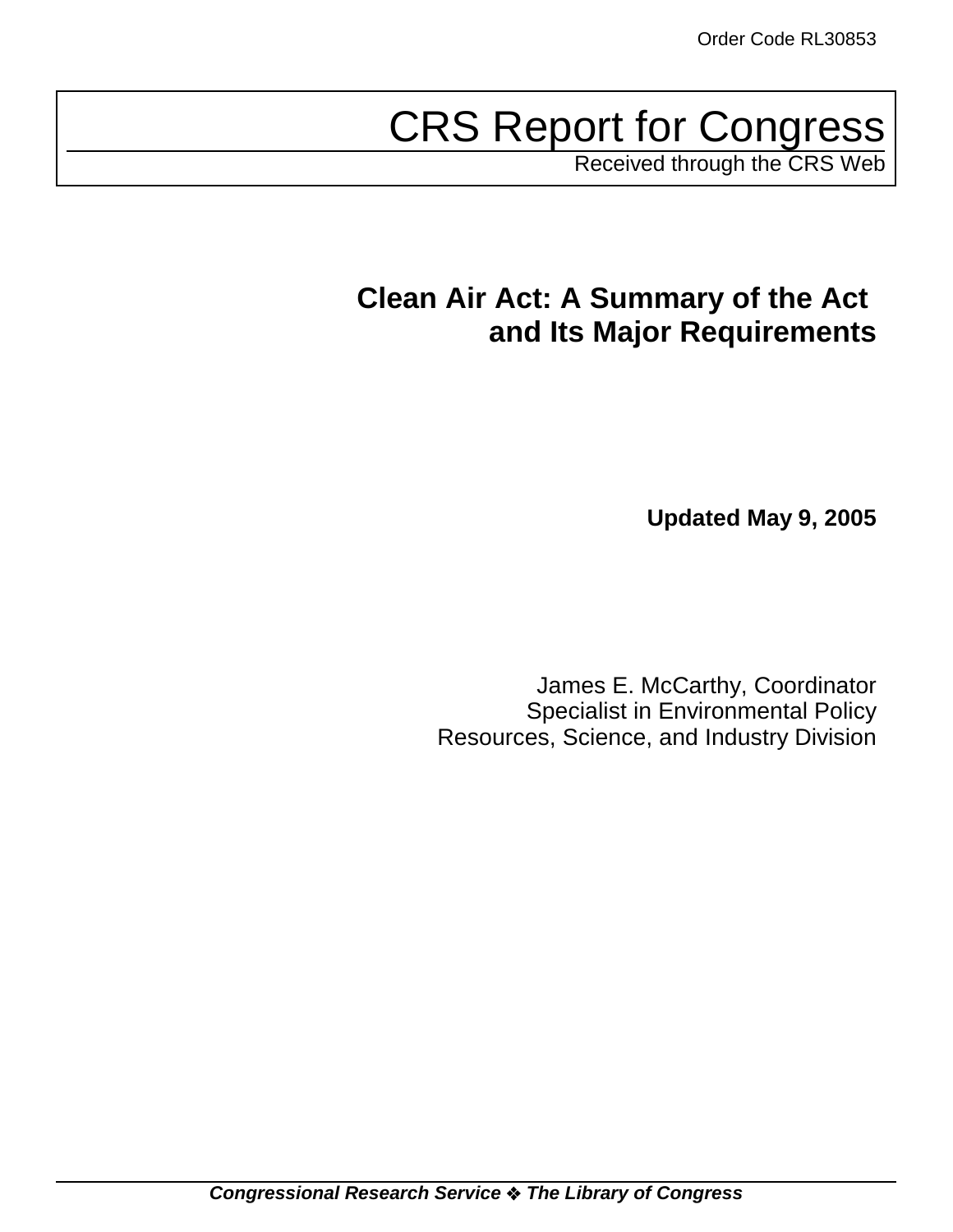## Clean Air Act: A Summary of the Act and Its Major Requirements

## **Summary**

This report summarizes the Clean Air Act and its major regulatory requirements. It excerpts, with minor modifications, the Clean Air Act chapter of CRS Report RL30798, which summarizes a dozen environmental statutes that form the basis for the programs of the Environmental Protection Agency.

The principal statute addressing air quality concerns, the Clean Air Act was first enacted in 1955, with major revisions in 1970, 1977, and 1990. The Act requires EPA to set health-based standards for ambient air quality, sets deadlines for the achievement of those standards by state and local governments, and requires EPA to set national emission standards for large or ubiquitous sources of air pollution, including motor vehicles, power plants, and other industrial sources. In addition, the Act mandates emission controls for sources of 188 hazardous air pollutants, requires the prevention of significant deterioration of air quality in areas with clean air, requires a program to restore visibility impaired by regional haze in national parks and wilderness areas, and implements the Montreal Protocol to phase out most ozone-depleting chemicals.

This report describes the Act's major provisions and provides tables listing all major amendments, with the year of enactment and Public Law number, and crossreferencing sections of the Act with the major U.S. Code sections of the codified statute.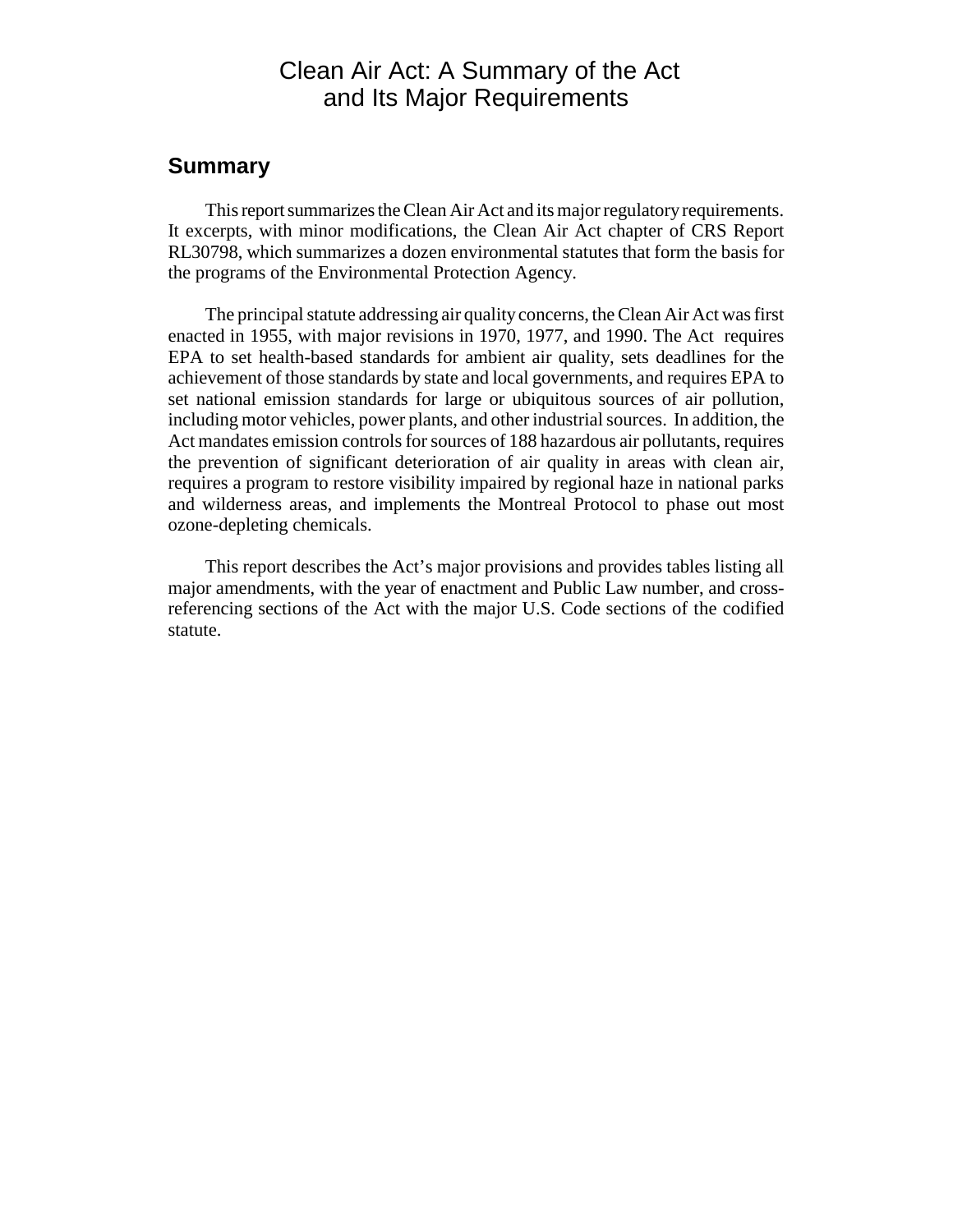## **Contents**

| Requirements for Carbon Monoxide Nonattainment Areas 7      |
|-------------------------------------------------------------|
| Requirements for Particulate Nonattainment Areas 8          |
|                                                             |
|                                                             |
|                                                             |
|                                                             |
| Prevention of Significant Deterioration / Regional Haze  12 |
|                                                             |
|                                                             |
|                                                             |
|                                                             |
|                                                             |

## **List of Tables**

| Table 1. Clean Air Act and Amendments $\dots \dots \dots \dots \dots \dots \dots \dots \dots \dots$ |  |
|-----------------------------------------------------------------------------------------------------|--|
|                                                                                                     |  |
|                                                                                                     |  |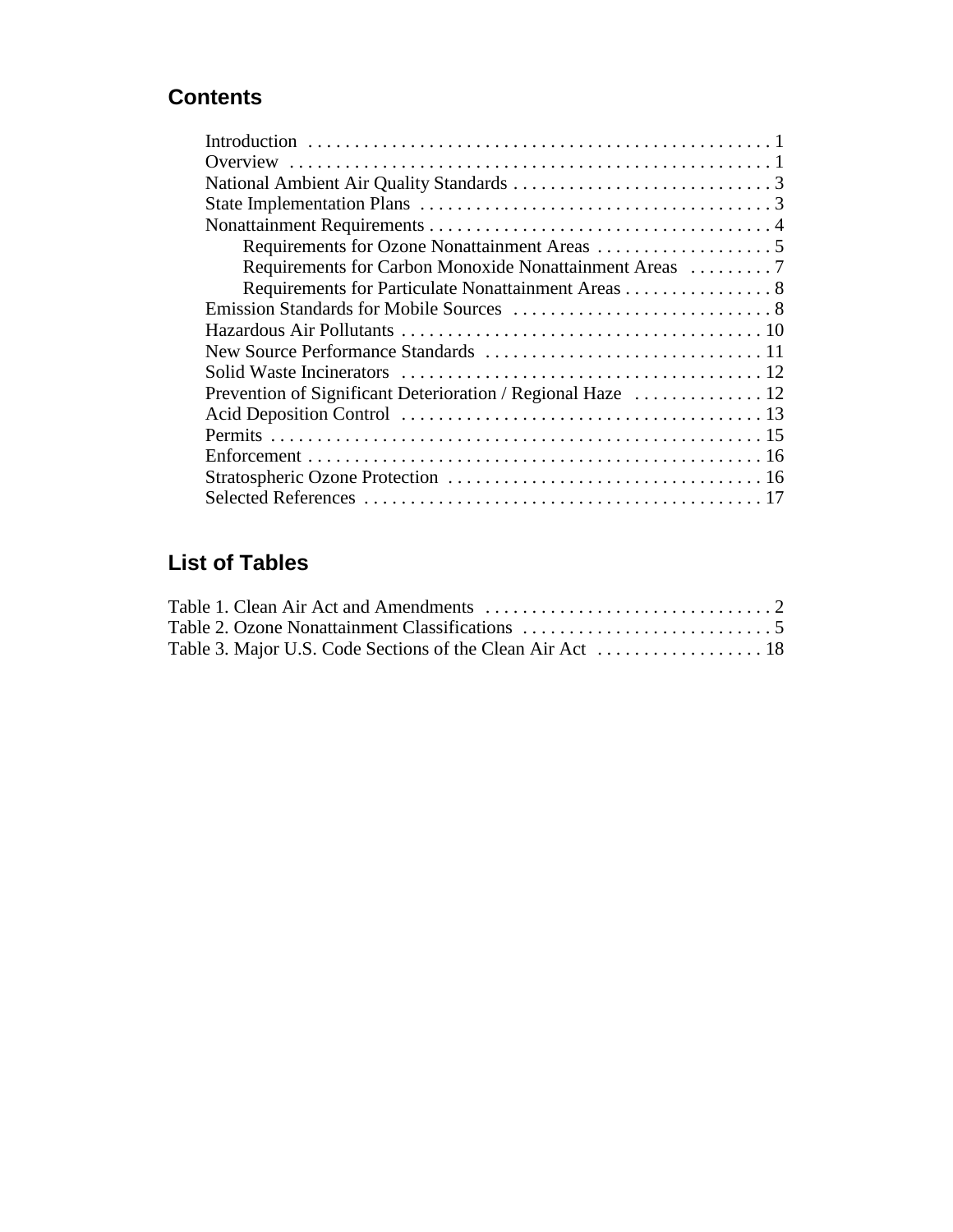## Clean Air Act: A Summary of the Act and Its Major Requirements

## **Introduction**

The authorities and responsibilities of the Environmental Protection Agency (EPA) derive primarily from a dozen major environmental statutes. This report provides a concise summary of one of those statutes, the Clean Air Act. It provides a very brief history of federal involvement in air quality regulation and of the provisions added by legislation in 1970, 1977, and 1990; it explains major authorities contained in the Act; it defines key terms; and it lists references for more detailed information on the Act and its implementation.

While this report attempts to present the essence of the Act, it is necessarily incomplete. Many details and secondary provisions are omitted. In addition, the report describes the statute largely without discussing its implementation. Statutory deadlines to control emissions and achieve particular mandates have often been missed as a result of delayed standard-setting by EPA, delayed action on implementation by states and local governments, or law suits brought by interested parties. Other CRS products, including CRS Issue Brief IB10137 (*Clean Air Act Issues in the 109th Congress*) and about a dozen CRS reports discuss implementation concerns and current issues. Readers interested in a more comprehensive discussion of the history of the Act are referred to CRS Report 83-34 ENR, *Environmental Protection: An Historical Review of the Legislation and Programs of the Environmental Protection Agency*.

### **Overview**

The Clean Air Act, codified as 42 U.S.C. 7401 *et seq*., seeks to protect human health and the environment from emissions that pollute ambient, or outdoor, air. It requires the Environmental Protection Agency to establish minimum national standards for air quality, and assigns primary responsibility to the states to assure compliance with the standards. Areas not meeting the standards, referred to as "nonattainment areas," are required to implement specified air pollution control measures. The Act establishes federal standards for mobile sources of air pollution, for sources of 188 hazardous air pollutants, and for the emissions that cause acid rain. It establishes a comprehensive permit system for all major sources of air pollution. It also addresses the prevention of pollution in areas with clean air and protection of the stratospheric ozone layer.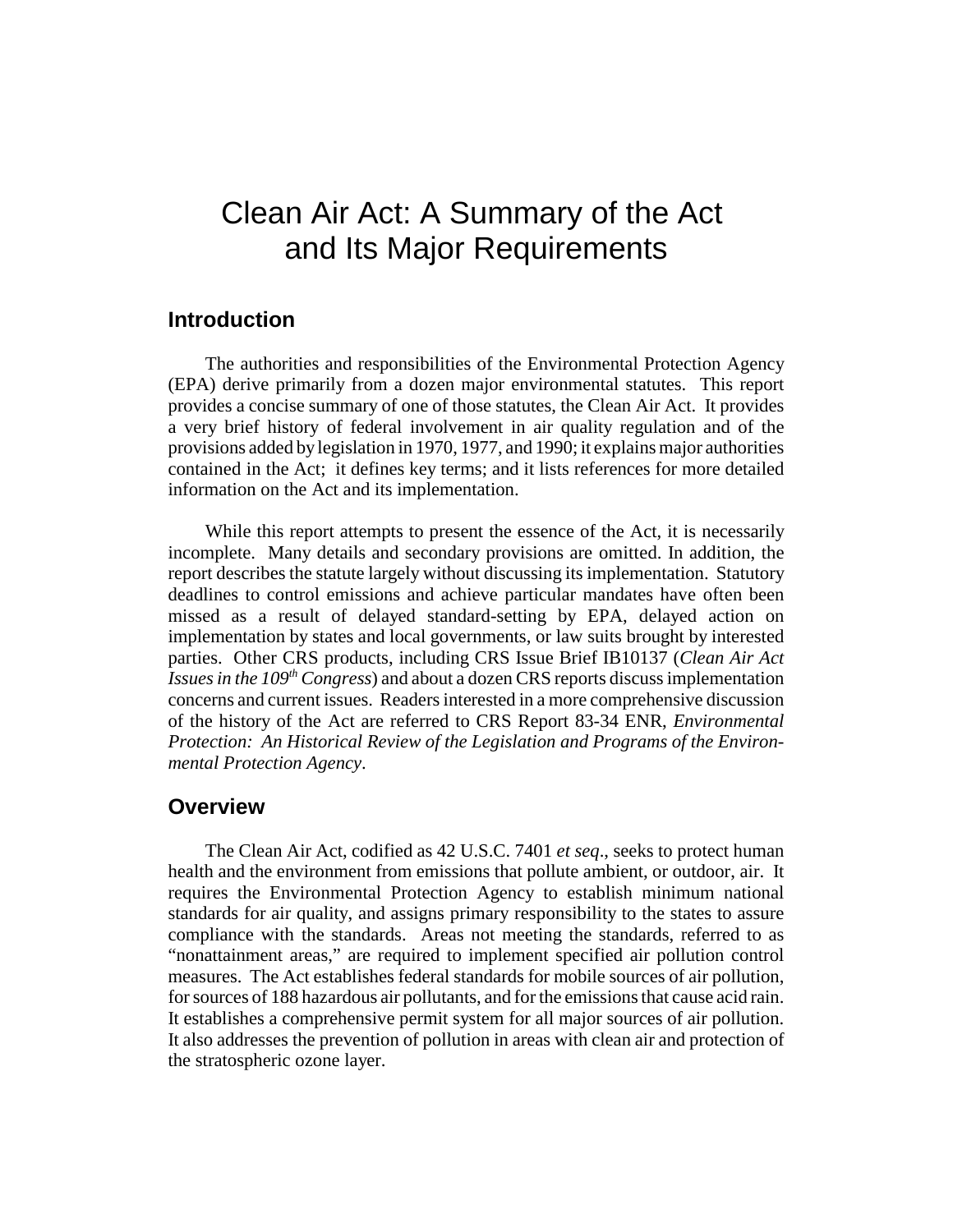| Table 1. Clean Air Act and Amendments |  |
|---------------------------------------|--|
|---------------------------------------|--|

(codified generally as 42 U.S.C. 7401-7671)

| Year    | Act                                                     | <b>Public Law Number</b> |
|---------|---------------------------------------------------------|--------------------------|
| 1955    | Air Pollution Control Act                               | P.L. 84-159              |
| 1959    | Reauthorization                                         | P.L. 86-353              |
| 1960    | Motor vehicle exhaust study                             | P.L. 86-493              |
| 1963    | <b>Clean Air Act Amendments</b>                         | P.L. 88-206              |
| 1965    | Motor Vehicle Air Pollution Control Act                 | P.L. 89-272, Title I     |
| 1966    | Clean Air Act Amendments of 1966                        | P.L. 89-675              |
| 1967    | Air Quality Act of 1967                                 |                          |
|         | <b>National Air Emission Standards Act</b>              | P.L. 90-148              |
| 1970    | Clean Air Act Amendments of 1970                        | P.L. 91-604              |
| 1973    | Reauthorization                                         | P.L. 93-13               |
| 1974    | <b>Energy Supply and Environmental Coordination Act</b> |                          |
|         | of 1974                                                 | P.L. 93-319              |
| 1977    | Clean Air Act Amendments of 1977                        | P.L. 95-95               |
| 1980    | Acid Precipitation Act of 1980                          | P.L. 96-294, Title VII   |
| 1981    | Steel Industry Compliance Extension Act of 1981         | P.L. 97-23               |
| 1987    | Clean Air Act 8-month Extension                         | P.L. 100-202             |
| 1990    | Clean Air Act Amendments of 1990                        | P.L. 101-549             |
| 1995-96 | Relatively minor laws amending the Act                  | P.L. 104-6, 59, 70, 260  |
| 1999    | Chemical Safety Information, Site Security and Fuels    |                          |
|         | <b>Regulatory Relief Act</b>                            | P.L. 106-40              |
| 2004    | Amendments to §209 re small engines                     | P.L. 108-199, Division   |
|         |                                                         | G, Title IV, Section 428 |

Like many other programs administered by the Environmental Protection Agency, federal efforts to control air pollution have gone through several phases, beginning with information collection, research, and technical assistance, before being strengthened in subsequent amendments, notably the Clean Air Act Amendments of 1970, 1977, and 1990.

The 1970 amendments established the procedures under which EPA sets national standards for air quality, required a 90% reduction in emissions from new automobiles by 1975, established a program to require the best available control technology at major new sources of air pollution, established a program to regulate air toxics, and greatly strengthened federal enforcement authority. The 1977 amendments adjusted the auto emission standards, extended deadlines for the attainment of air quality standards, and added the Prevention of Significant Deterioration program to protect air cleaner than national standards.

Changes to the Act in 1990 included provisions to (1) classify nonattainment areas according to the extent to which they exceed the standard, tailoring deadlines, planning, and controls to each area's status; (2) tighten auto and other mobile source emission standards; (3) require reformulated and alternative fuels in the most polluted areas; (4) revise the air toxics section, establishing a new program of technology-based standards and addressing the problem of sudden, catastrophic releases of toxics; (5) establish an acid rain control program, with a marketable allowance scheme to provide flexibility in implementation; (6) require a state-run permit program for the operation of major sources of air pollutants; (7) implement the Montreal Protocol to phase out most ozone-depleting chemicals; and (8) update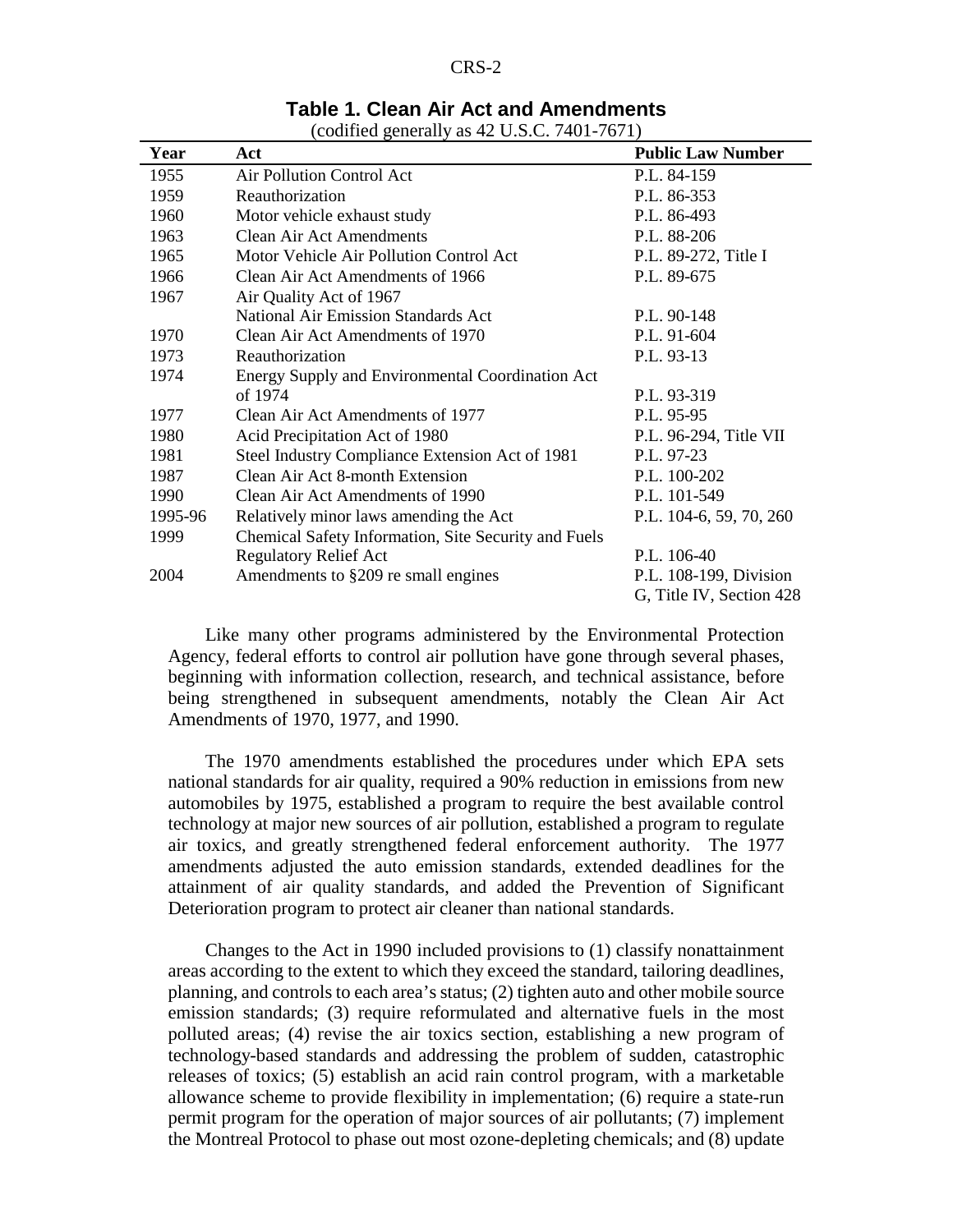the enforcement provisions so that they parallel those in other pollution control acts, including authority for EPA to assess administrative penalties.

The 1990 amendments also authorized appropriations for clean air programs through FY1998. The Act has not been reauthorized since then. House rules require enactment of an authorization before an appropriation bill can be considered; but this requirement can be waived and frequently has been. Thus, while authorization of appropriations in the Clean Air Act (and most other environmental statutes) have expired, programs have continued and have been funded. The Act's other legal authorities, to issue and enforce regulations, are, for the most part, permanent and are not affected by the lack of authorization.

The remainder of this report describes major programs required by the Act, with an emphasis on the changes established by the 1990 amendments.

### **National Ambient Air Quality Standards**

In section 109, the Act requires EPA to establish National Ambient Air Quality Standards (NAAQS) for several types of air pollutants. The NAAQS must be designed to protect public health and welfare with an adequate margin of safety. Using this authority, EPA has promulgated NAAQS for six air pollutants: sulfur dioxide (SO<sub>2</sub>), particulate matter (PM<sub>2.5</sub> and PM<sub>10</sub>), nitrogen dioxide (NO<sub>2</sub>), carbon monoxide (CO), ozone,<sup>1</sup> and lead. The Act requires EPA to review the scientific data upon which the standards are based, and revise the standards, if necessary, every five years. More often than not, however, EPA has taken more than five years in reviewing and revising the standards.

Originally, the Act required that the NAAQS be attained by 1977 at the latest, but the states experienced widespread difficulty in complying with these deadlines. As a result, the deadlines have been extended several times. Under the 1990 amendments, areas not in attainment with NAAQS must meet special compliance schedules, staggered according to the severity of an area's air pollution problem. The amendments also established specific requirements for each nonattainment category, as described below.

## **State Implementation Plans**

While the Act authorizes the EPA to set NAAQS, the states are responsible for establishing procedures to attain and maintain the standards. Under Section 110 of the Act, the states adopt plans, known as State Implementation Plans (SIPs), and submit them to EPA to ensure that they are adequate to meet statutory requirements.

SIPs are based on emission inventories and computer models to determine whether air quality violations will occur. If these data show that standards would be

<sup>&</sup>lt;sup>1</sup> Unlike the other NAAQS pollutants, ozone is not directly emitted, but rather is formed in the atmosphere by the interaction of volatile organic compounds (VOCs) and nitrogen oxides (NOx) in the presence of sunlight. The control of ozone is, thus, based on regulating emissions of VOCs and NOx.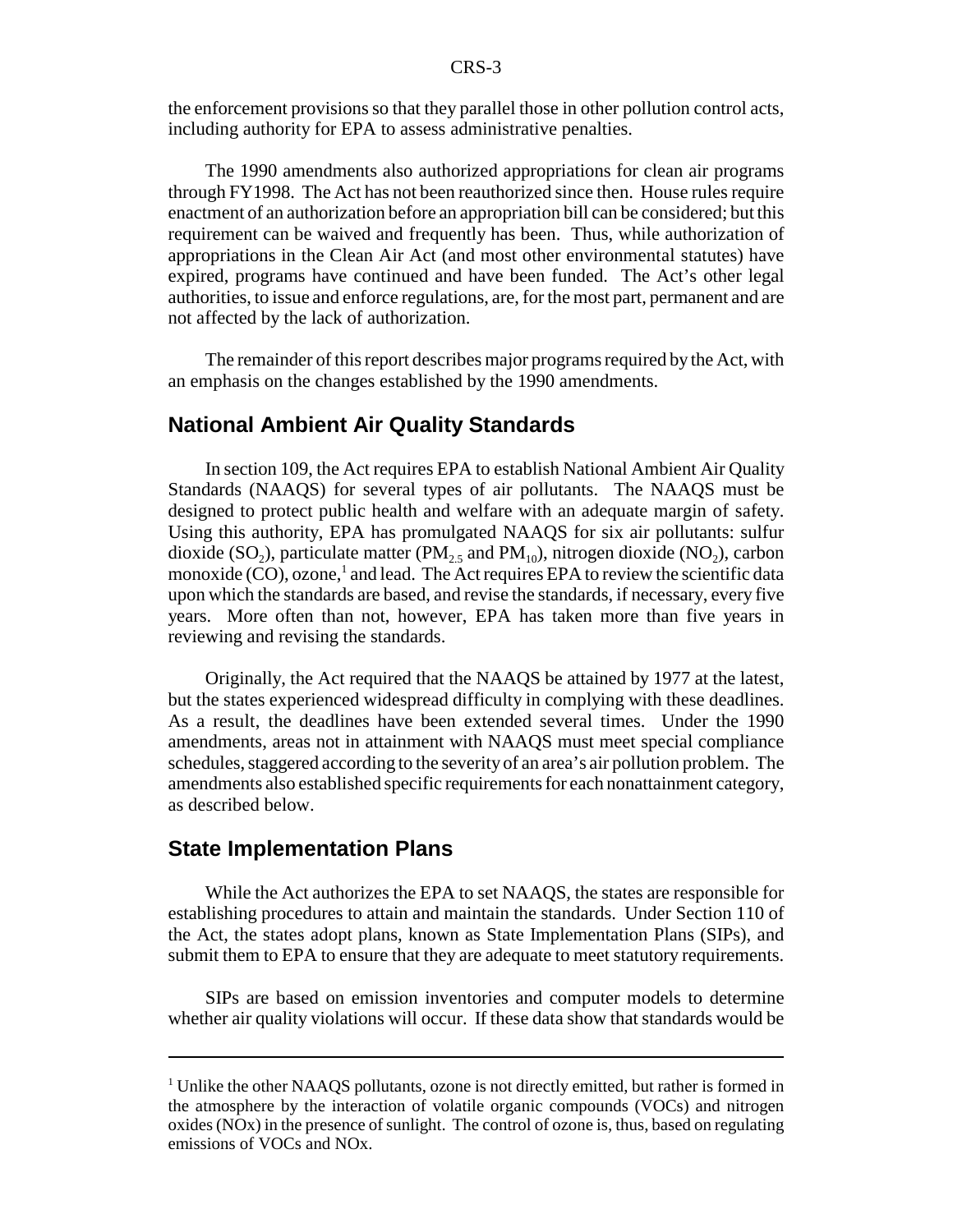exceeded, the state imposes additional controls on existing sources to ensure that emissions do not cause "exceedances" of the standards. Proposed new and modified sources must obtain state construction permits in which the applicant shows how the anticipated emissions will not exceed allowable limits. In nonattainment areas, emissions from new or modified sources must also be offset by reductions in emissions from existing sources.

The 1990 amendments require EPA to impose sanctions in areas which fail to submit a SIP, fail to submit an adequate SIP, or fail to implement a SIP: unless the state corrects such failures, a 2-to-1 emissions offset for the construction of new polluting sources is imposed 18 months after notification to the state, and a ban on most federal highway grants is imposed six months later. An additional ban on air quality grants is discretionary. Ultimately, a Federal Implementation Plan may be imposed if the state fails to submit or implement an adequate SIP.

The amendments also require that, in nonattainment areas, no federal permits or financial assistance may be granted for activities that do not "conform" to a State Implementation Plan. This requirement can cause a temporary suspension in funding for most highway and transit projects if an area fails to demonstrate that the emissions caused by such projects are consistent with attainment and maintenance of ambient air quality standards. Demonstrating conformity of transportation plans and SIPs is required in nonattainment areas at least every two years.

### **Nonattainment Requirements**

In a major departure from the prior law, the 1990 Clean Air Act Amendments group nonattainment areas into classifications based on the extent to which the NAAQS is exceeded, and establish specific pollution controls and attainment dates for each classification. These requirements are described here as spelled out in Sections 171-193 of the Act. $2$ 

Nonattainment areas are classified on the basis of a "design value," which is derived from the pollutant concentration (in parts per million or micrograms per cubic meter) recorded by air quality monitoring devices. The design value for the 1 hour ozone standard is the fourth highest hourly reading measured during the most recent three-year period. Using these design values, the Act created five classes of ozone nonattainment, as shown in Table 2. Only Los Angeles fell into the "extreme" class, but 97 other areas were classified in one of the other four ozone categories. A simpler classification system establishes moderate and serious nonattainment areas for carbon monoxide and particulate matter with correspondingly more stringent control requirements for the more polluted class.

 $2$  EPA has modified the ozone standard, specified in the statute as 0.12 parts per million averaged over a 1-hour period, to 0.08 parts per million averaged over an 8-hour period, through regulations promulgated in July 1997. In April 2004, the agency promulgated an implementation rule for the new 8-hour standard. Under this rule, the 1-hour standard would be revoked as of June 15, 2005, and areas that had not yet attained it would be converted to new classifications depending on their 8-hour concentration of ozone. The revocation of the 1-hour standard has been challenged in court, and it is unclear whether the agency's implementation plan will supplant the statutory provisions.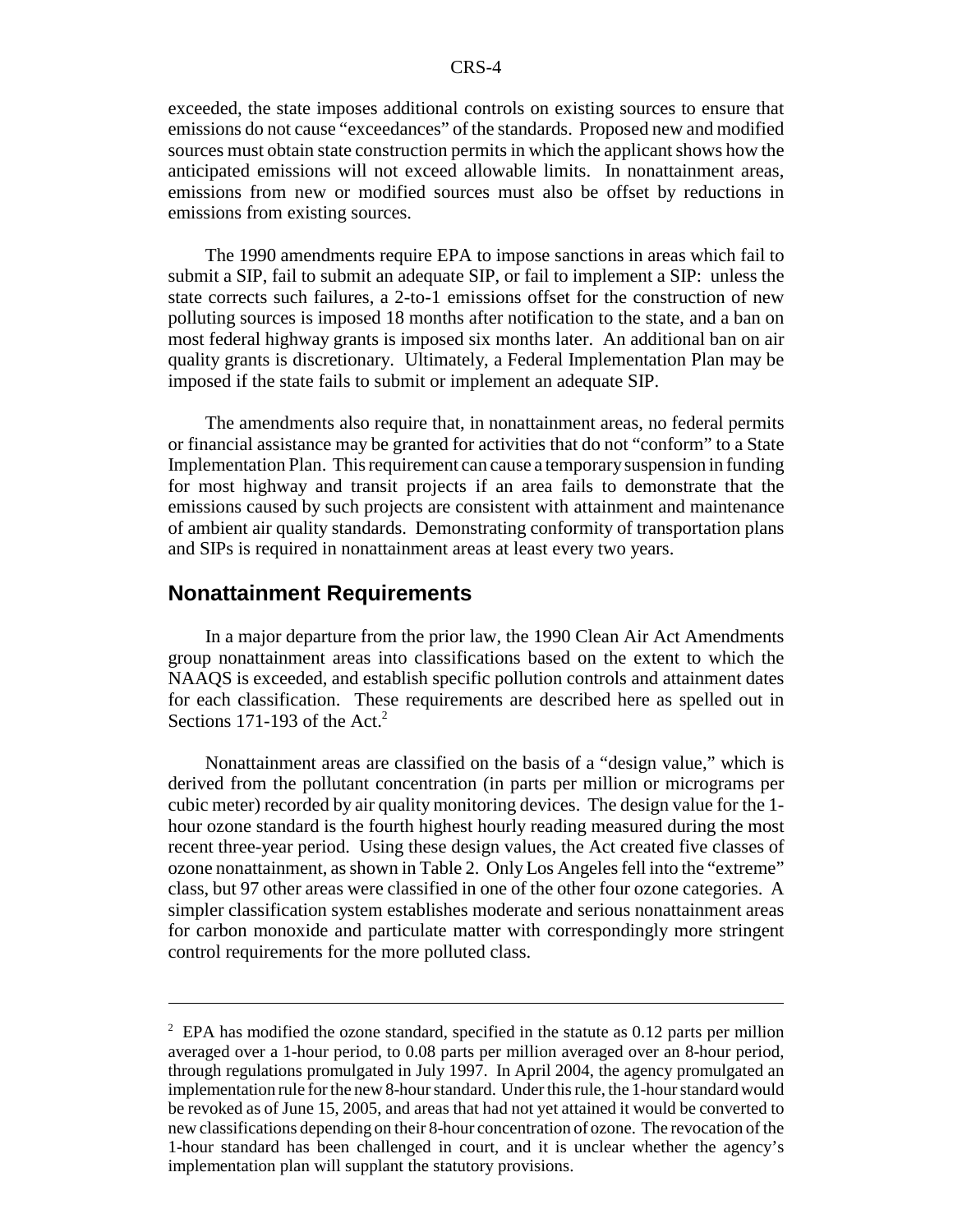| <b>Class</b>           | <b>Marginal</b>             | <b>Moderate</b>             | <b>Serious</b>              | <b>Severe</b>               | <b>Extreme</b> |
|------------------------|-----------------------------|-----------------------------|-----------------------------|-----------------------------|----------------|
| <b>Deadline</b>        | 1993                        | 1996                        | 1999                        | $2005 - 07$ *               | 2010           |
| Areas**                | 42 areas                    | 32 areas                    | 14 areas                    | 9 areas                     | 1 area         |
| Design<br><b>Value</b> | $0.121$ ppm-<br>$0.138$ ppm | $0.138$ ppm-<br>$0.160$ ppm | $0.160$ ppm-<br>$0.180$ ppm | $0.180$ ppm-<br>$0.280$ ppm | $>0.280$ ppm   |

### **Table 2. Ozone Nonattainment Classifications**

**\*** Areas with a 1988 design value between 0.190 and 0.280 ppm have 17 years to attain; others have 15 years. **\*\*** Number of areas in each category as of the date of enactment.

As shown in the table, for ozone nonattainment areas the deadlines for attainment stretch from 1993 to 2010, depending on the severity of the problem. (Under the 8-hour rule, these deadlines will be changed to 2007 to 2021.) For carbon monoxide, the attainment date for moderate areas was December 31, 1995, and for serious areas, December 31, 2000. For particulate matter, the deadline for areas designated moderate nonattainment as of 1990 was December 31, 1994; for those areas subsequently designated as moderate, the deadline is six years after designation. For serious areas, the respective deadlines are December 31, 2001 or 10 years after designation.

**Requirements for Ozone Nonattainment Areas.** Although areas with more severe air pollution problems have a longer time to meet the standards, more stringent control requirements are imposed in areas with worse pollution. A summary of the primary ozone control requirements for each nonattainment category follows.

#### **Marginal Areas**

- Inventory emissions sources (to be updated every three years).
- Require 1.1 to 1 offsets (i.e., new major emission sources of volatile organic compounds [VOCs] must reduce VOC emissions from existing facilities in the area by 10% more than the emissions of the new facility).
- Impose reasonably available control technology (RACT) on all major sources emitting more than 100 tons per year for the nine industrial categories where EPA had already issued control technique guidelines describing RACT prior to 1990.

#### **Moderate Areas**

- Meet all requirements for marginal areas.
- Impose a 15% reduction in VOC emissions in six years.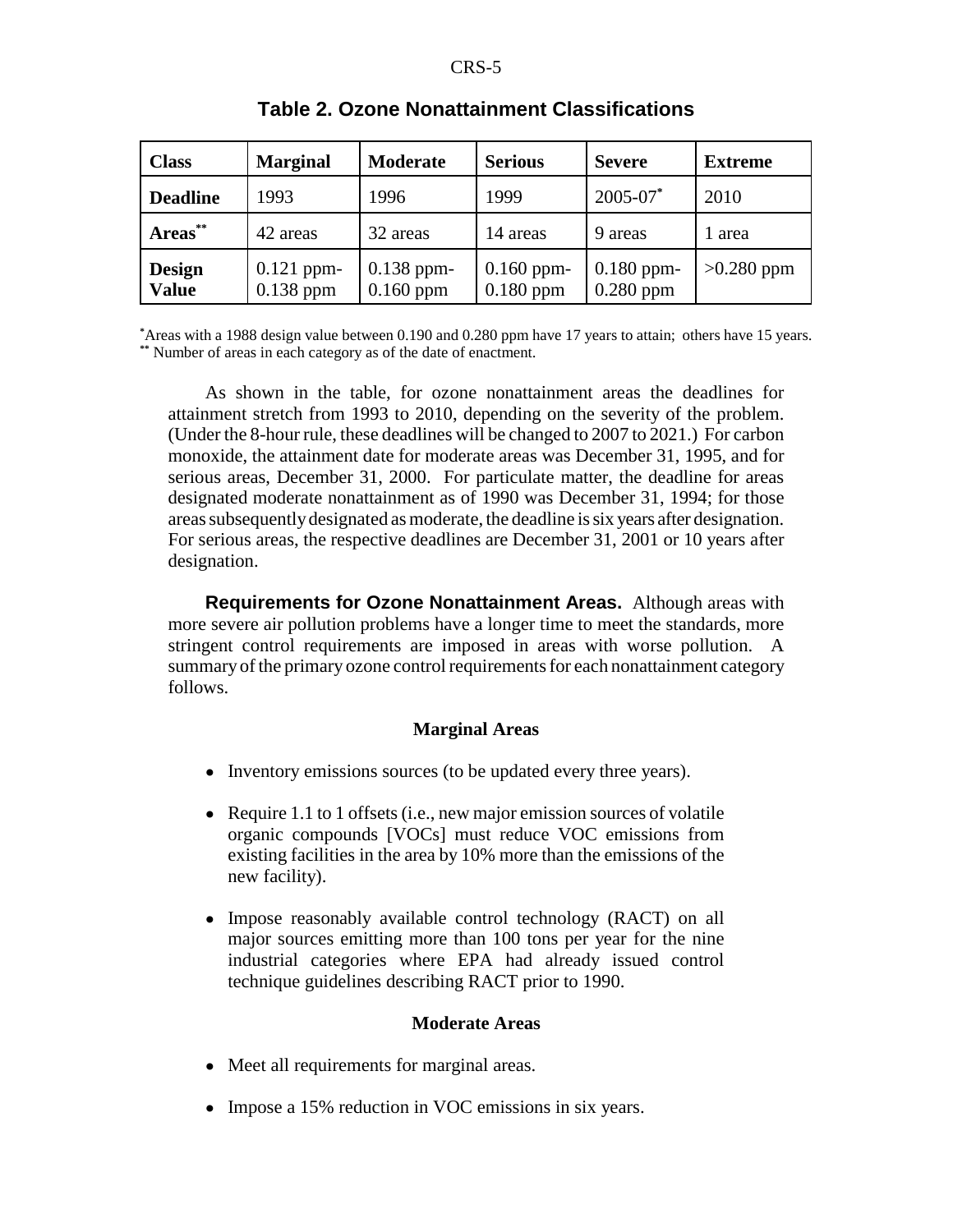- ! Adopt a basic vehicle inspection and maintenance program.
- Impose RACT on all major sources emitting more than 100 tons per year for all additional industrial categories where EPA will issue control technique guidelines describing RACT.
- Require vapor recovery at gas stations selling more than 10,000 gallons per month.
- Require 1.15 to 1 offsets.

#### **Serious Areas**

- Meet all requirements for moderate areas.
- Reduce definition of a major source of VOCs from emissions of 100 tons per year to 50 tons per year for the purpose of imposing RACT.
- Reduce VOCs 3% annually for years 7 to 9 after the 15% reduction already required by year 6.
- Improve monitoring.
- ! Adopt an enhanced vehicle inspection and maintenance program.
- ! Require fleet vehicles to use clean alternative fuels.
- ! Adopt transportation control measures if the number of vehicle miles traveled in the area is greater than expected.
- Require 1.2 to 1 offsets.
- ! Adopt contingency measures if the area does not meet required VOC reductions.

#### **Severe Areas**

- Meet all requirements for serious areas.
- Reduce definition of a major source of VOCs from emissions of 50 tons per year to 25 tons per year for the purpose of imposing RACT.
- Adopt specified transportation control measures.
- Implement a reformulated gasoline program.
- Require 1.3 to 1 offsets.
- Impose \$5,000 per ton penalties on major sources if the area does not meet required reductions.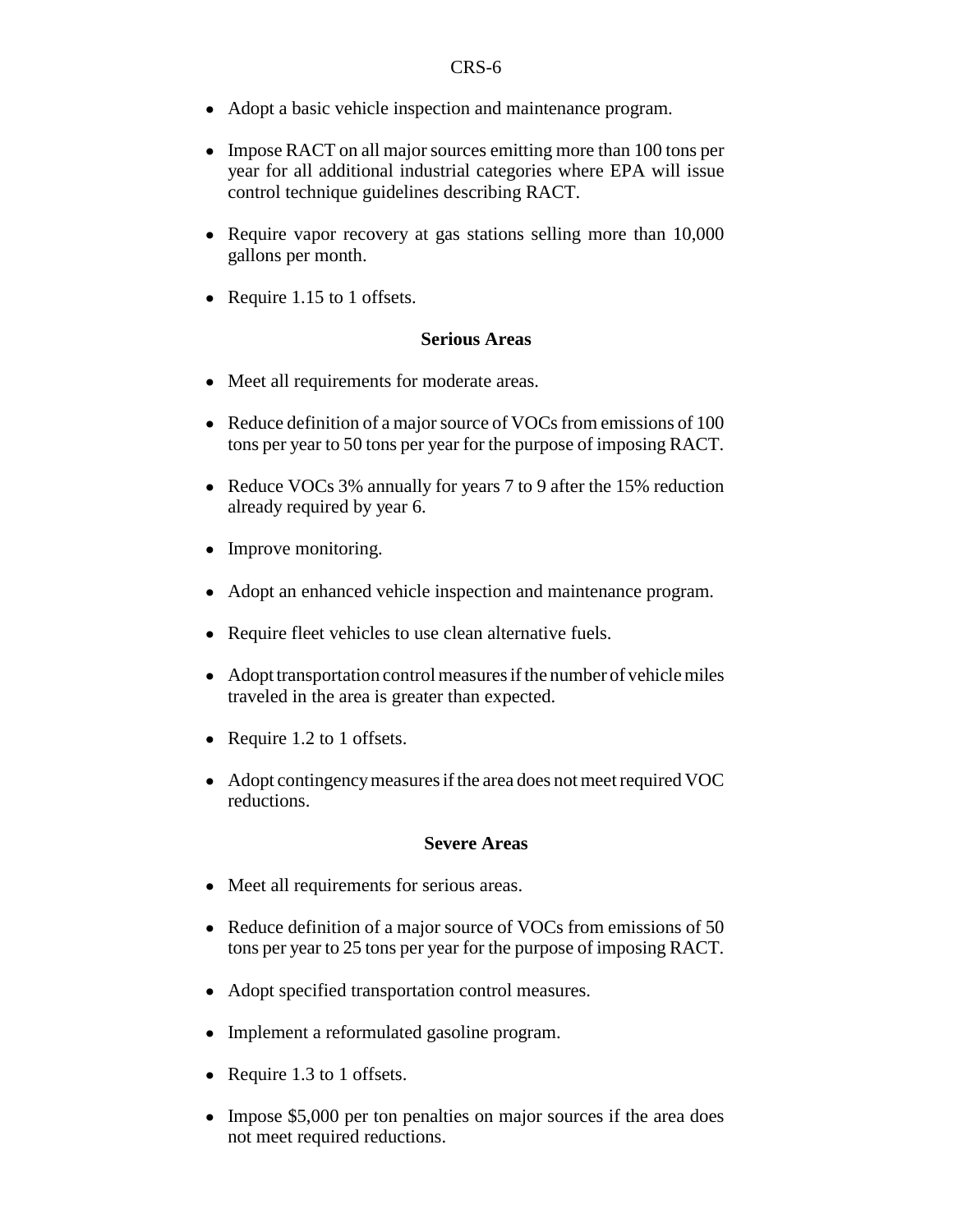#### **Extreme Areas**

- Meet all requirements for severe areas.
- Reduce definition of a major source of VOCs from emissions of 25 tons per year to 10 tons per year for the purpose of imposing RACT.
- Require clean fuels or advanced control technology for boilers emitting more than 25 tons per year of NO<sub>y</sub>.
- Require 1.5 to 1 offsets.

As noted, EPA promulgated a new, 8-hour ozone standard in July 1997. Following extensive court challenges, the agency designated nonattainment areas for the new standard on April 15, 2004. State Implementation Plans must be submitted within three years of an area's designation.

**Requirements for Carbon Monoxide Nonattainment Areas.** As with ozone nonattainment areas, carbon monoxide (CO) nonattainment areas are subjected to specified control requirements, with more stringent requirements in Serious nonattainment areas. A summary of the primary CO control requirements for each nonattainment category follows.

#### **Moderate Areas**

- Conduct an inventory of emissions sources.
- ! Forecast total vehicle miles traveled in the area.
- ! Adopt an enhanced vehicle inspection and maintenance program.
- Demonstrate annual improvements sufficient to attain the standard.

#### **Serious Areas**

- ! Adopt specified transportation control measures.
- Implement an oxygenated fuels program for all vehicles in the area.
- Reduce definition of a major source of CO from emissions of 100 tons per year to 50 tons per year if stationary sources contribute significantly to the CO problem.

Serious areas failing to attain the standard by the deadline have to revise their SIP and demonstrate reductions of 5% per year until the standard is attained.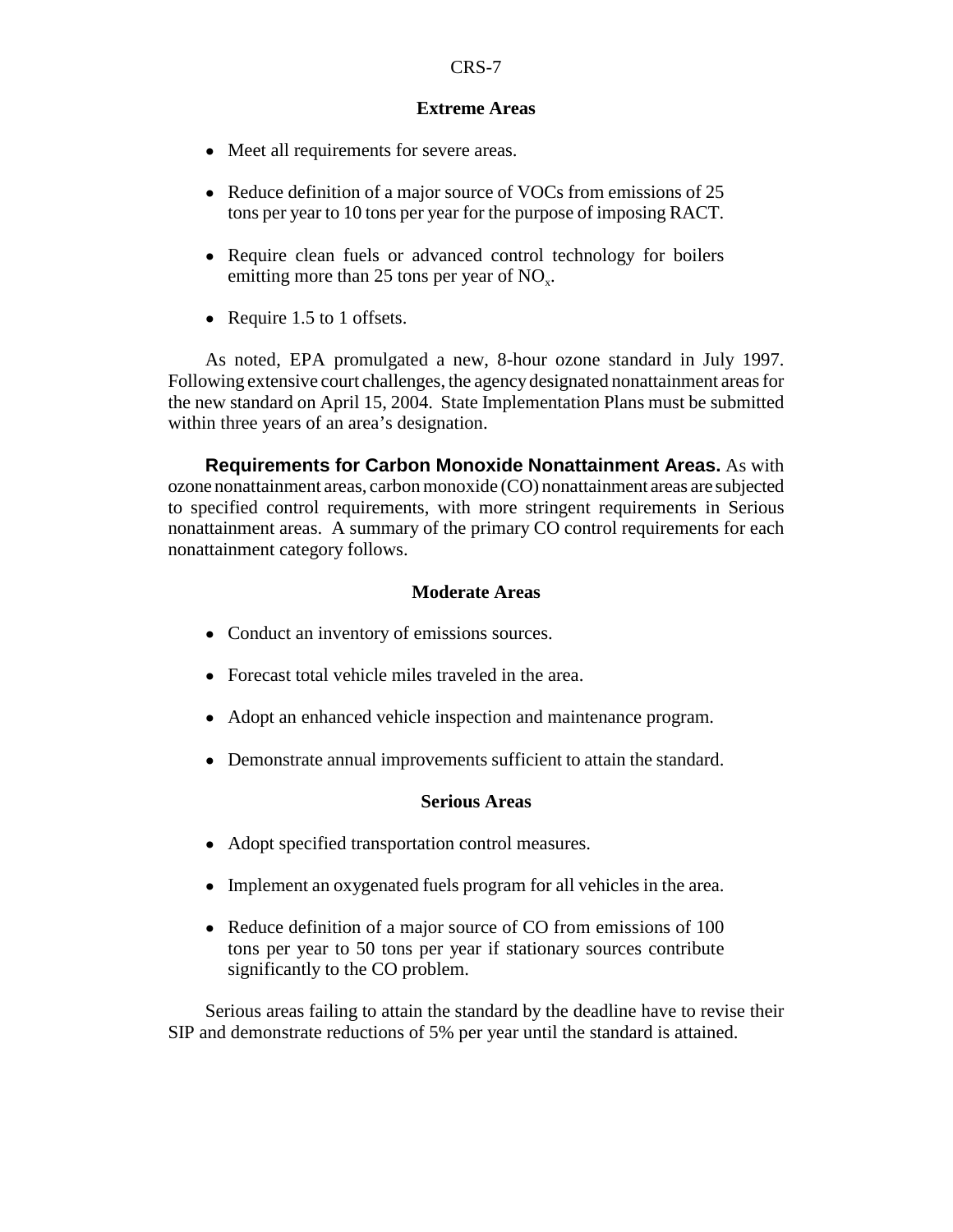**Requirements for Particulate Nonattainment Areas.** Particulate (PM<sub>10</sub>) nonattainment areas are also subject to specified control requirements. These are:

#### **Moderate Areas**

- Require permits for new and modified major stationary sources of  $PM_{10}$ .
- Impose reasonably available control measures (RACM).

#### **Serious Areas**

- Impose best available control measures (BACM).
- Reduce definition of a major source of  $PM_{10}$  from 100 tons per year to 70 tons per year.

In July 1997, EPA promulgated new standards for fine particulates  $(PM_{2,5})$ . The  $PM<sub>2.5</sub>$  standards were also subject to court challenges. The absence of a monitoring network capable of measuring the pollutant delayed implementation as well. Nonattainment areas for  $PM_{2.5}$  were designated on January 5, 2005. States will have three years subsequent to designation to submit State Implementation Plans.

## **Emission Standards for Mobile Sources**

Title II of the Clean Air Act has required emission standards for automobiles since 1968. The 1990 amendments significantly tightened these standards: for cars, the hydrocarbon standard was reduced by 40% and the nitrogen oxides  $(NO_x)$ standard by 50%. The new standards — referred to as "Tier 1" standards — were phased in over the 1994-1996 model years.

The amendments envisioned a further set of reductions ("Tier 2" standards), but not before model year 2004. For Tier 2 standards to be promulgated, the agency was first required to report to Congress concerning the need for further emission reductions, the availability of technology to achieve such reductions, and the costeffectiveness of such controls compared to other means of attaining air quality standards. EPA submitted this report to Congress in August 1998, concluding that further emission reductions were needed and that technology to achieve such reductions was available and cost-effective. Tier 2 standards, requiring emission reductions of 77% to 95% from cars and light trucks were promulgated in February 2000, and are being phased in over the 2004-2009 model years. To facilitate the use of more effective emission controls, the standards also require a more than 90% reduction in the sulfur content of gasoline, beginning in 2004.

The 1990 amendments also required that oxygenated gasoline, designed to reduce emissions of carbon monoxide, be sold in the worst CO nonattainment areas and that "reformulated" gasoline (RFG), designed to reduce emissions of volatile organic compounds and toxic air pollutants, be sold in the nine worst ozone nonattainment areas (Los Angeles, San Diego, Houston, Baltimore, Philadelphia, New York, Hartford, Chicago, and Milwaukee); metropolitan Washington, D.C., and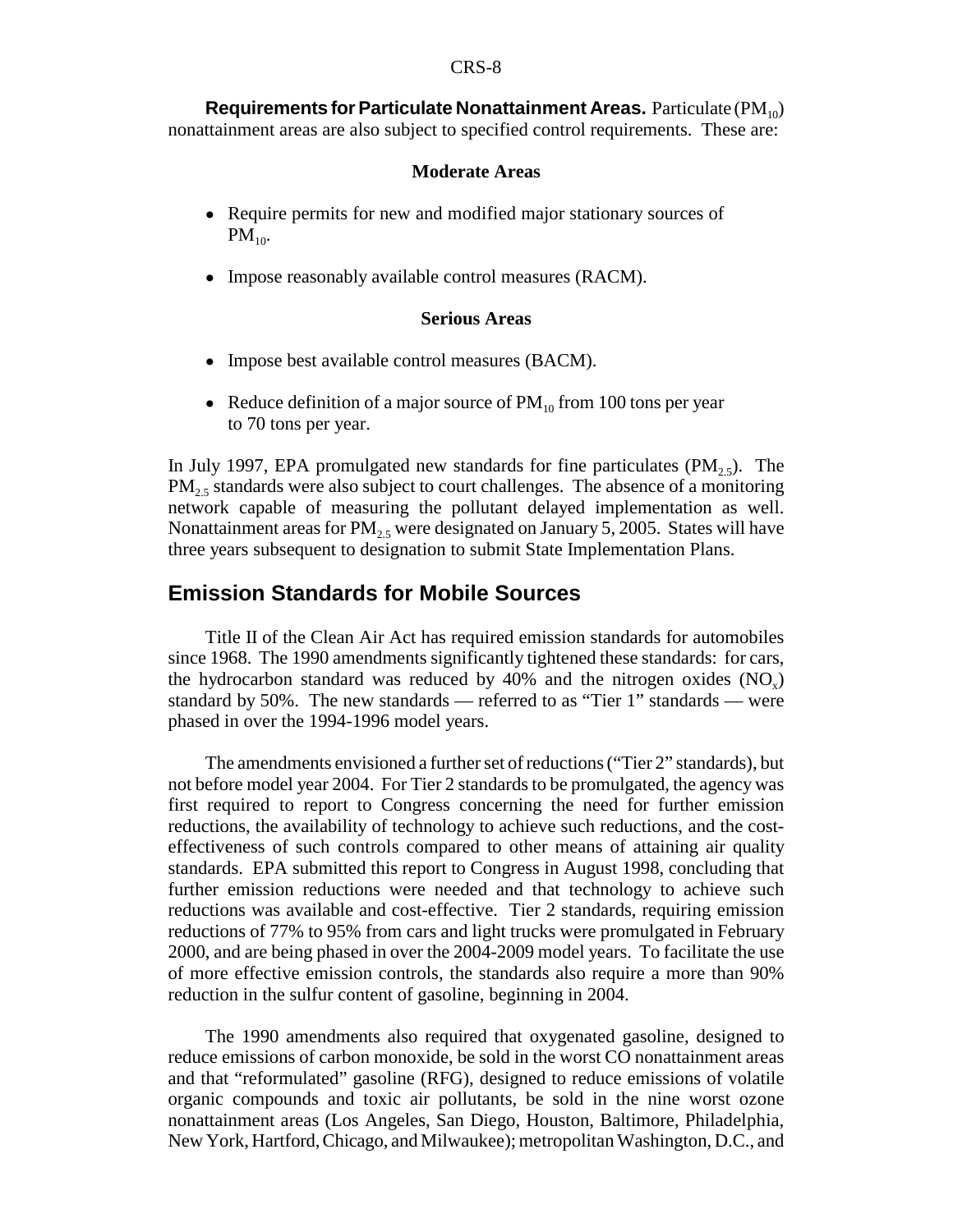four areas in California were added to the mandatory list later. Other ozone nonattainment areas can opt in to the RFG program; as of 2005, additional areas in 11 states had done so.

Use of alternative fuels and development of cleaner engines was to be stimulated by the Clean-Fuel Fleet Program. In all of the most seriously polluted ozone and CO nonattainment areas, centrally fueled fleets of 10 or more passenger cars and light-duty trucks must purchase at least 30% clean-fuel vehicles when they add new vehicles to existing fleets, starting in 1999. (The Act originally required the program to begin in 1998, but the start was delayed by a year.) The percentage rose to 50% in 2000 and 70% in 2001. Heavy-duty fleets are required to purchase at least 50% clean-fuel vehicles annually. A clean fuel vehicle is one which meets Low Emission Vehicle (LEV) standards and operates on reformulated gasoline, reformulated diesel, methanol, ethanol, natural gas, liquefied petroleum gas, hydrogen, or electricity.

In addition to the above program, California's Zero Emission Vehicle (ZEV) program also is intended to promote the development of alternative fuels and vehicles. Section 209(b) of the Clean Air Act grants California the authority to develop its own vehicle emissions standards if those standards are at least as stringent as the federal standards. In addition to setting more stringent standards for all vehicles, California used this authority to establish a program requiring auto manufacturers to sell ZEVs (electric or hydrogen fuel cell vehicles) in the state beginning in 2003. This program has been substantially modified since it was enacted, and now allows credit for hybrid and partial ZEV vehicles in addition to true ZEVs, but it has served as an incubator for lower emission technologies since its adoption. Section 177 of the Act allows other states to adopt California's stricter standards: Maine, Massachusetts, New York, and Vermont have done so, and three other northeastern states (Connecticut, New Jersey, and Rhode Island) will do so over the next few years.

The 1990 amendments also imposed tighter requirements on certification (an auto's useful life is defined as 100,000 miles instead of the earlier 50,000 miles), on emissions allowed during refueling, on low temperature CO emissions, on in-use performance over time, and on warranties for the most expensive emission control components (8 years/80,000 miles for the catalytic converter, electronic emissions control unit, and onboard emissions diagnostic unit). Regulations were also extended to include nonroad fuels and engines.

Standards for trucks and buses using diesel engines were also strengthened. The 1990 amendments required new urban buses to reduce emissions of diesel particulates 92% by 1996, and all other heavy-duty diesel engines to achieve an 83% reduction by the same year.  $NO_x$  emissions must also be reduced, 33% by 1998. Authority to further strengthen these standards led to promulgation in January 2001 of new emission standards requiring a further 90%-95% reduction in emissions phased in over the 2007-2010 model years, and a reduction of 97% in the allowable amount of sulfur in highway diesel fuel.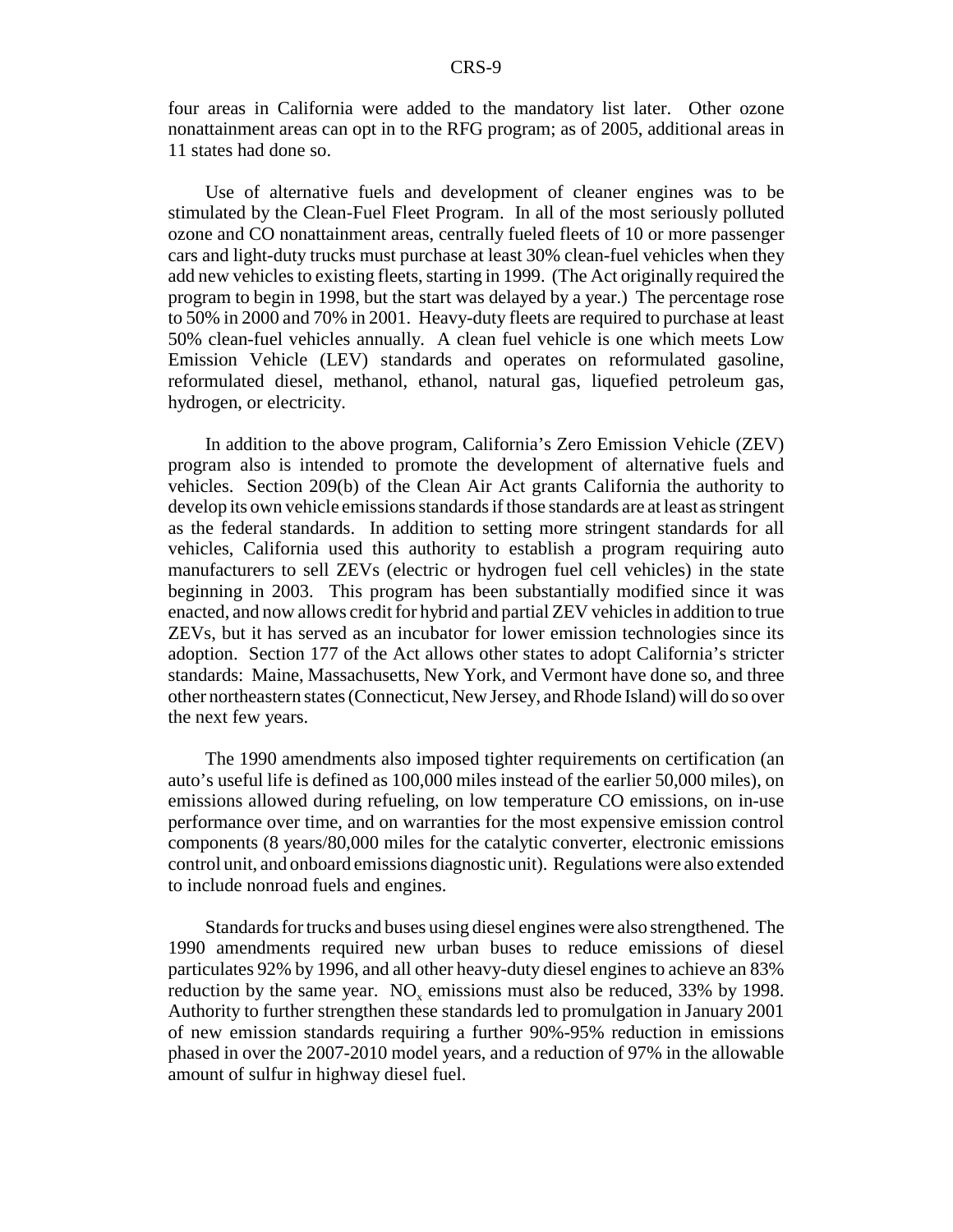## **Hazardous Air Pollutants3**

Completely rewritten by the Clean Air Act Amendments of 1990, Section 112 of the Act establishes programs for protecting the public health and environment from exposure to toxic air pollutants. As revised by the 1990 amendments, the section contains four major provisions: Maximum Achievable Control Technology (MACT) requirements; health-based standards; standards for stationary "area sources" (small, but numerous sources, such as gas stations or dry cleaners, that collectively emit significant quantities of hazardous pollutants); and requirements for the prevention of catastrophic releases.

First, EPA is to establish technology-based emission standards, called MACT standards, for sources of 188 pollutants listed in the legislation, and to specify categories of sources subject to the emission standards.<sup>4</sup> EPA is to revise the standards periodically (at least every eight years). EPA can, on its initiative or in response to a petition, add or delete substances or source categories from the lists.

Section 112 establishes a presumption in favor of regulation for the designated chemicals; it requires regulation of a designated pollutant unless EPA or a petitioner is able to show "that there is adequate data on the health and environmental effects of the substance to determine that emissions, ambient concentrations, bioaccumulation or deposition of the substance may not reasonably be anticipated to cause any adverse effects to human health or adverse environmental effects."

EPA is required to set standards for sources of the listed pollutants that achieve "the maximum degree of reduction in emissions" taking into account cost and other non-air-quality factors. These MACT standards for new sources "shall not be less stringent than the most stringent emissions level that is achieved in practice by the best controlled similar source." The standards for existing sources may be less stringent than those for new sources, but must be no less stringent than the emission limitations achieved by either the best performing 12% of existing sources (if there are more than 30 such sources in the category or subcategory) or the best performing 5 similar sources (if there are fewer than 30). Existing sources are given three years following promulgation of standards to achieve compliance, with a possible one-year extension; additional extensions may be available for special circumstances or for certain categories of sources. Existing sources that achieve voluntary early emissions reductions will receive a six-year extension for compliance with MACT.

The second major provision of Section 112 directs EPA to set health-based standards to address situations in which a significant residual risk of adverse health effects or a threat of adverse environmental effects remains after installation of MACT. This provision requires that EPA, after consultation with the Surgeon General of the United States, submit a report to Congress on the public health

<sup>&</sup>lt;sup>3</sup> This section of the report was written by Linda-Jo Schierow, Specialist in Environmental Policy.

<sup>4</sup> The 1990 amendments specified 189 pollutants, but Public Law 102-187, enacted on December 4, 1991, deleted hydrogen sulfide from the list of toxic pollutants, leaving only 188.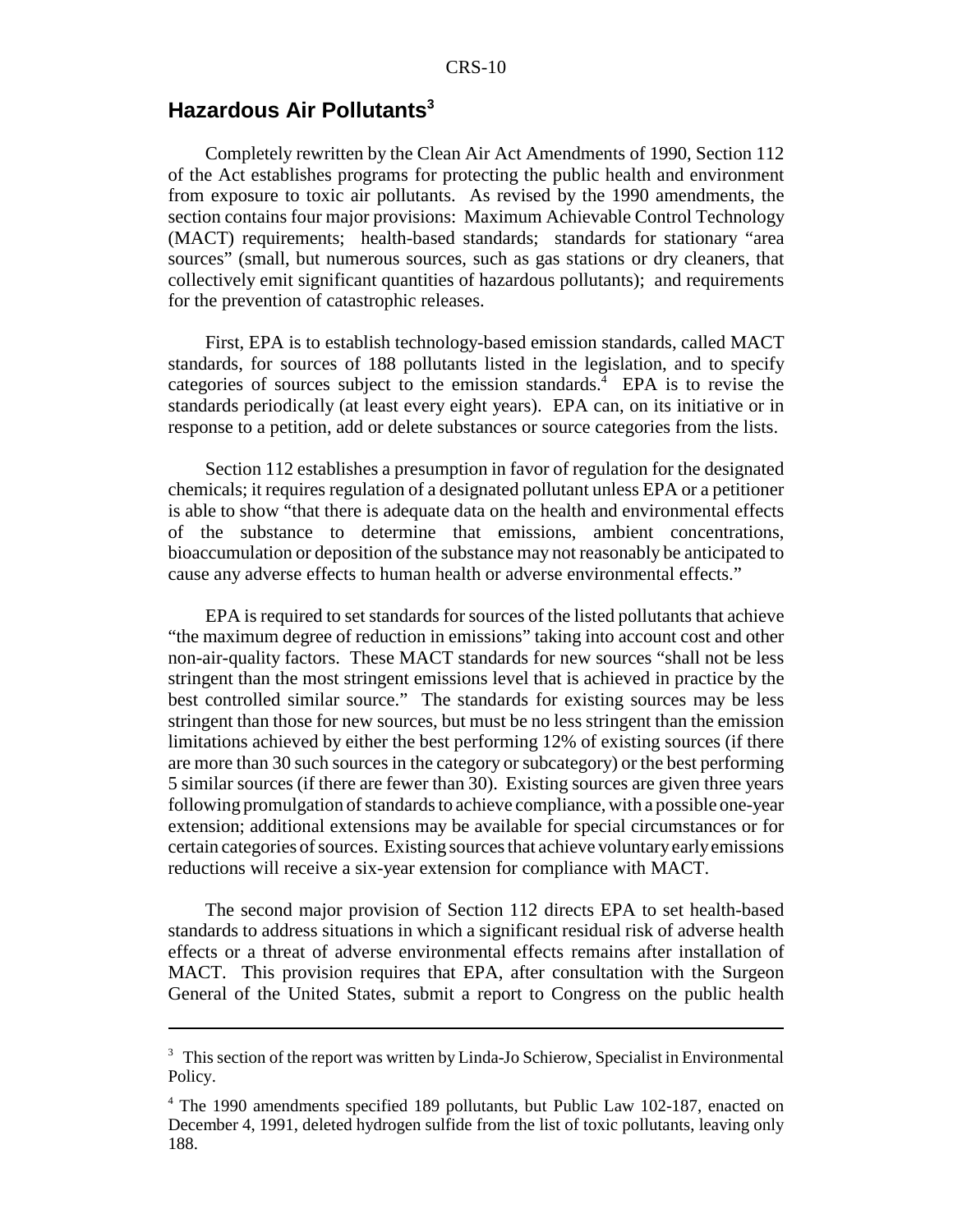#### CRS-11

significance of residual risks, and recommend legislation regarding such risks. If Congress does not legislate in response to EPA's recommendations, then EPA is required to issue standards for categories of sources of hazardous air pollutants as necessary to protect the public health with an ample margin of safety or to prevent an adverse environmental effect. A residual risk standard is required for any source emitting a cancer-causing pollutant that poses an added risk to the most exposed person of more than one-in-a-million. Residual risk standards would be due eight years after promulgation of MACT for the affected source category. Existing sources would have 90 days to comply with a residual risk standard, with a possible two-year extension. In general, residual risk standards do not apply to area sources.

The law directed EPA to contract with the National Academy of Sciences (NAS) for a study of risk assessment methodology, and created a Risk Assessment and Management Commission to investigate and report on policy implications and appropriate uses of risk assessment and risk management. In 1994 NAS published its report, *Science and Judgment in Risk Assessment*. The Commission study, *Framework for Environmental Health Risk Management*, was released in 1997.

Third, in addition to the technology-based and health-based programs for major sources of hazardous air pollution, EPA is to establish standards for stationary "area sources" determined to present a threat of adverse effects to human health or the environment. The provision requires EPA to regulate the stationary area sources responsible for 90% of the emissions of the 30 hazardous air pollutants that present the greatest risk to public health in the largest number of urban areas. In setting the standard, EPA can impose less stringent "generally available" control technologies, rather than MACT.

Finally, Section 112 addresses prevention of sudden, catastrophic releases of air toxics by establishing an independent Chemical Safety and Hazard Investigation Board. The Board is responsible for investigating accidents involving releases of hazardous substances, conducting studies, and preparing reports on the handling of toxic materials and measures to reduce the risk of accidents.

EPA is also directed to issue prevention, detection, and correction requirements for catastrophic releases of air toxics by major sources. Section 112(r) requires owners and operators to prepare risk management plans including hazard assessments, measures to prevent releases, and a response program.

## **New Source Performance Standards<sup>5</sup>**

Section 111 of the Act requires EPA to establish nationally uniform, technology-based standards (called New Source Performance Standards, or NSPS) for categories of new industrial facilities. These standards accomplish two goals: first, they establish a consistent baseline for pollution control that competing firms must meet, and thereby remove any incentive for states or communities to weaken

<sup>&</sup>lt;sup>5</sup> This section of the report was written by Larry B. Parker, Specialist in Energy and Environmental Policy.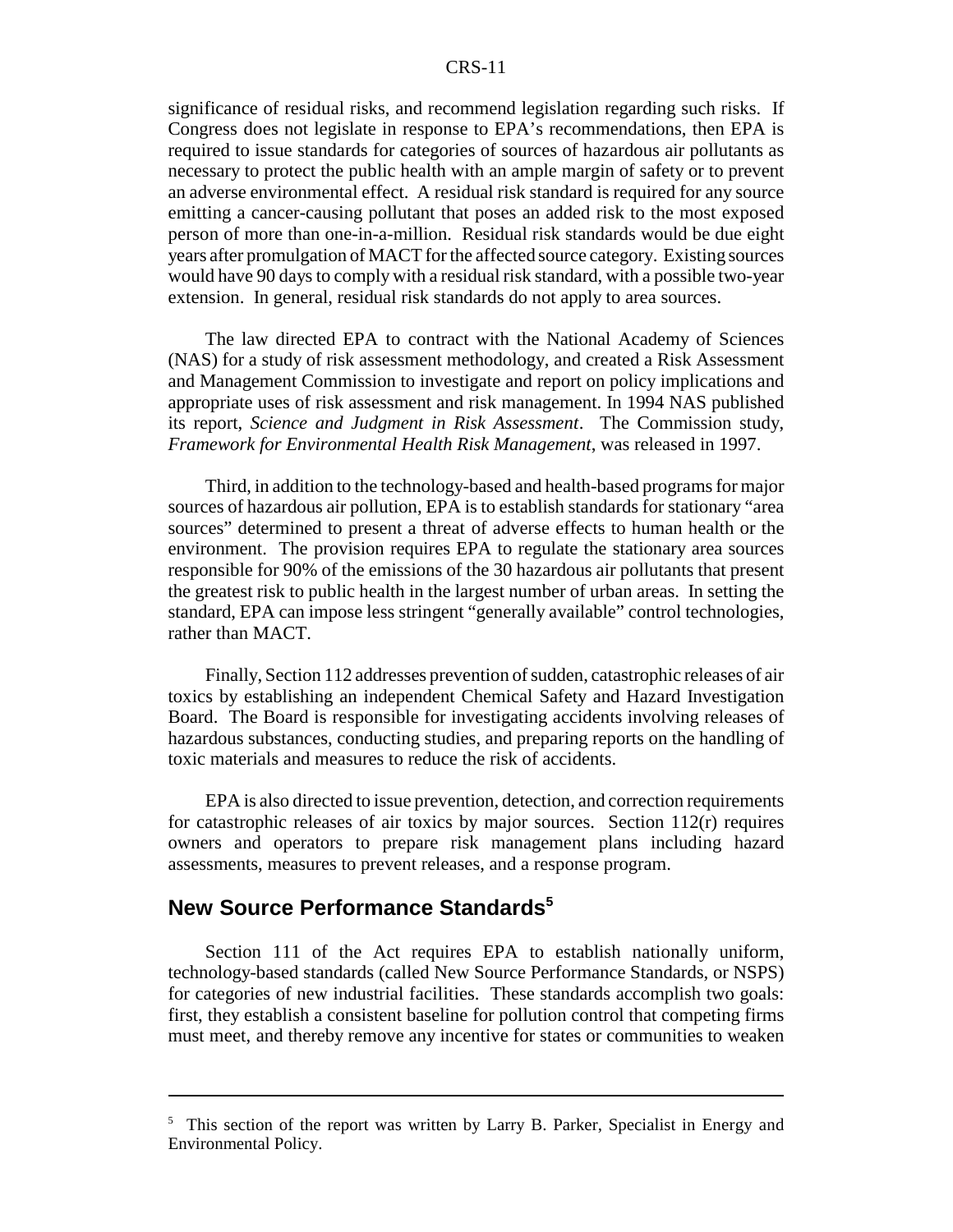#### CRS-12

air pollution standards in order to attract polluting industry; and second, they preserve clean air to accommodate future growth, as well as for its own benefits.

NSPS establish maximum emission levels for new major stationary sources powerplants, steel mills, and smelters, for example — with the emission levels determined by the best "adequately demonstrated" continuous control technology available, taking costs into account. EPA must regularly revise and update NSPS applicable to designated sources as new technology becomes available, since the goal is to prevent new pollution problems from developing and to force the installation of new control technology.

The standards also apply to modifications of existing facilities, through a process called New Source Review (NSR). The law's ambiguity regarding what constitutes a modification (subject to NSR) as opposed to routine maintenance of a facility has led to litigation, with EPA recently proposing to modify its interpretation of the requirements of this section.

### **Solid Waste Incinerators**

Prior to 1990, solid waste incinerators, which emit a wide range of pollutants, were subject to varying degrees of state and federal regulation depending on their size, age, and the type of waste burned. In a new Section 129, the 1990 amendments established more consistent federal requirements specifying that emissions of 10 categories of pollutants be regulated at new and existing incinerators burning municipal solid waste, medical waste, and commercial and industrial waste. The amendments also established emissions monitoring and operator training requirements.

## **Prevention of Significant Deterioration / Regional Haze6**

Sections 160-169 of the act establish requirements for the prevention of significant deterioration of air quality (PSD). The PSD program reflects the principle that areas where air quality is better than that required by NAAQS should be protected from significant new air pollution even if NAAQS would not be violated.

The Act divides clean air areas into three classes, and specifies the increments of SO<sub>2</sub> and particulate pollution allowed in each. Class I areas include international and national parks, wilderness and other pristine areas; allowable increments of new pollution are very small. Class II areas include all attainment and not classifiable areas, not designated as Class I; allowable increments of new pollution are modest. Class III represents selected areas that states may designate for development; allowable increments of new pollution are large (but not exceeding NAAQS). Through an elaborate hearing and review process, a state can have regions redesignated from Class II to Class III (although none have yet been so redesignated).

<sup>&</sup>lt;sup>6</sup> This section of the report was written by Larry B. Parker, Specialist in Energy and Environmental Policy and James E. McCarthy, Specialist in Environmental Policy.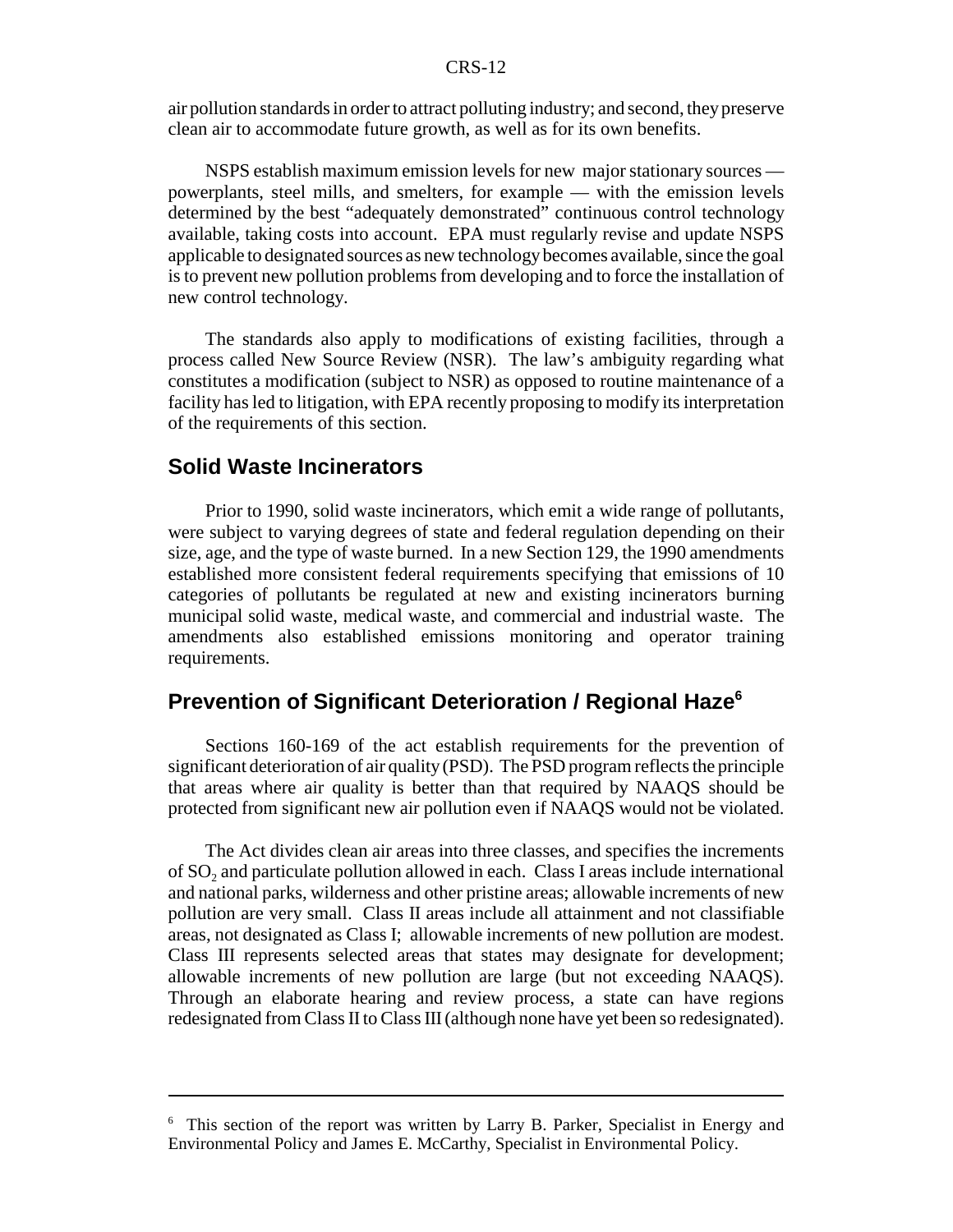While the 1977 amendments only stipulated PSD standards for two pollutants, SO<sub>2</sub> and particulates, EPA is supposed to establish standards for other criteria pollutants. Thus far, only one of the other four  $(NO<sub>2</sub>)$  has been addressed: the agency promulgated standards for  $NO<sub>2</sub>$  in 1988.

Newly constructed polluting sources in PSD areas must install best available control technology (BACT) that may be more strict than that required by NSPS. The justifications of the policy are that it protects air quality, provides an added margin of health protection, preserves clean air for future development, and prevents firms from gaining a competitive edge by "shopping" for clean air to pollute.

In Sections 169A and B, the Act also sets a national goal of preventing and remedying impairment of visibility in national parks and wilderness areas, and requires EPA to promulgate regulations to assure reasonable progress toward that goal. In the 1990 Amendments, Congress strengthened these provisions, which had not been implemented.

The amendments required EPA to establish a Grand Canyon Visibility Transport Commission, composed of Governors from each state in the affected region, an EPA designee, and a representative of each of the national parks or wilderness areas in the region. Other visibility transport commissions can be established upon EPA's discretion or upon petition from at least two states. Within 18 months of receiving a report from one of these commissions, EPA is required to promulgate regulations to assure reasonable progress toward the visibility goal, including requirements that states update their State Implementation Plans to contain emission limits, schedules of compliance, and other measures necessary to make reasonable progress. Specifically mentioned is a requirement that states impose Best Available Retrofit Technology on existing sources of emissions impairing visibility.

The Grand Canyon Commission delivered a set of recommendations to EPA in June 1996, and the agency subsequently promulgated a "regional haze" program applicable to all 50 states under this authority.

## **Acid Deposition Control<sup>7</sup>**

The Clean Air Act Amendments of 1990 added an acid deposition control program (Title IV) to the Act. It sets goals for the year 2000 of reducing annual  $SO<sub>2</sub>$ emissions by 10 million tons from 1980 levels and reducing annual  $NO<sub>x</sub>$  emissions by 2 million tons, also from 1980 levels.

The SO<sub>2</sub> reductions are imposed in two steps. Under Phase 1, owners/operators of 111 electric generating facilities listed in the law that are larger than 100 megawatts had to meet tonnage emission limitations by January 1, 1995. This would reduce  $SO<sub>2</sub>$  emission by about 3.5 million tons. Phase 2 included facilities larger than 75 megawatts, with a deadline of January 1, 2000. So far, compliance has been 100%.

 $7$  This section of the report was written by Larry B. Parker, Specialist in Energy and Environmental Policy.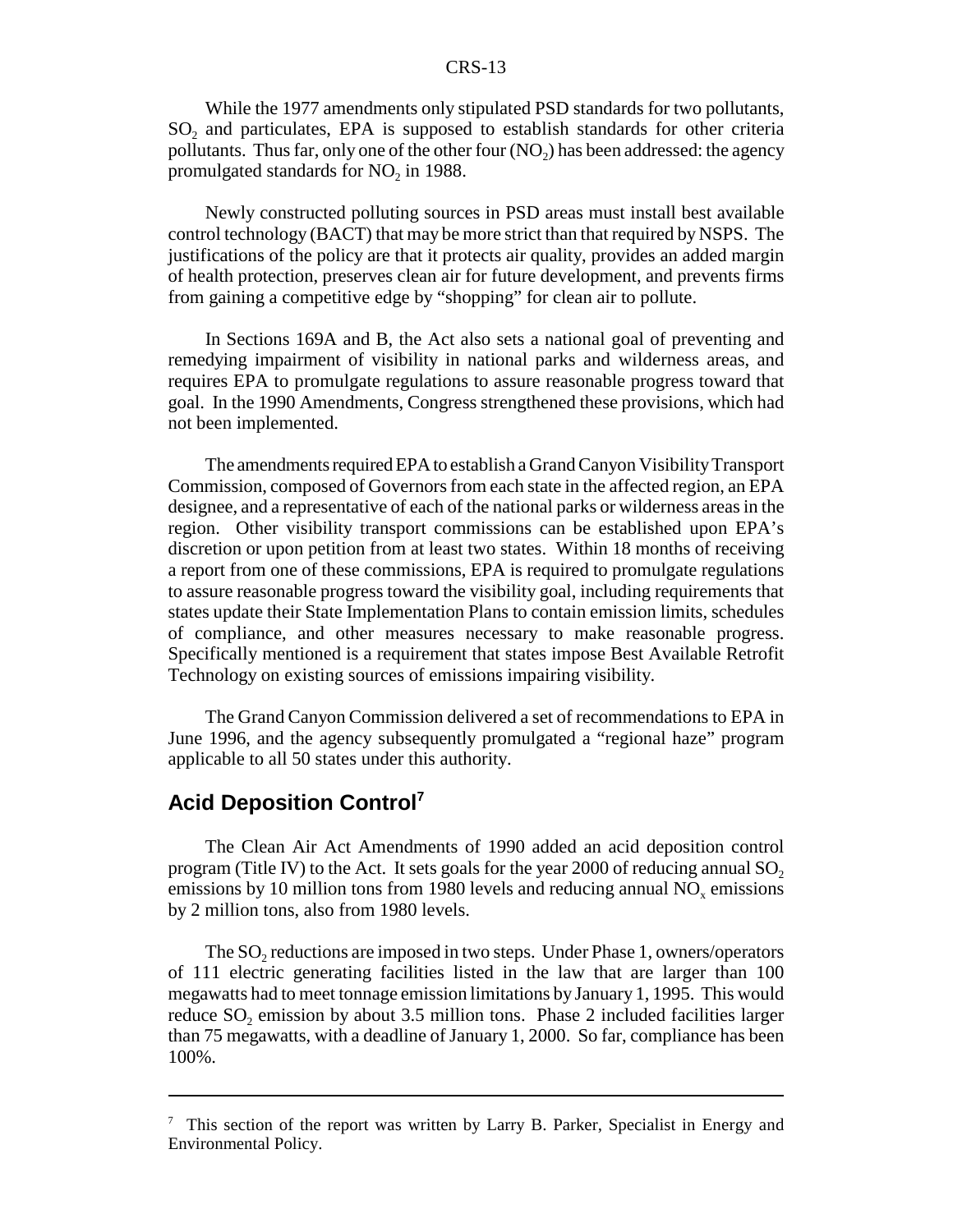#### CRS-14

To introduce some flexibility in the distribution and timing of reductions, the Act creates a comprehensive permit and emissions allowance system. An allowance is a limited authorization to emit a ton of SO<sub>2</sub>. Issued by EPA, the allowances would be allocated to Phase 1 and Phase 2 units in accordance with baseline emissions estimates. Powerplants which commence operation after November 15, 1990 would not receive any allowances. These new units would have to obtain allowances (offsets) from holders of existing allowances. Allowances may be traded nationally during either phase. The law also permits industrial sources and powerplants to sell allowances to utility systems under regulations to be developed by EPA. Allowances may be banked by a utility for future use or sale.

The Act provided for two types of sales to improve the liquidity of the allowance system and to ensure the availability of allowances for utilities and independent power producers who need them. First, a special reserve fund consisting of 2.8% of Phase 1 and Phase 2 allowance allocations has been set aside for sale. Allowances from this fund (25,000 annually from 1993-1999 and 50,000 thereafter) are sold at a fixed price of \$1,500 an allowance. Independent power producers have guaranteed rights to these allowances under certain conditions. Second, an annual, open auction sells allowances (150,000 from 1993-1995, and 250,000 from 1996- 1999) with no minimum price. Utilities with excess allowances may have them auctioned off at this auction, and any person may buy allowances.

The Act essentially caps  $SO_2$  emissions at individual existing sources through a tonnage limitation, and at future plants through the allowance system. First, emissions from most existing sources are capped at a specified emission rate times an historic baseline level. Second, for plants commencing operation after November 15, 1990, emissions must be completely offset with additional reductions at existing facilities beginning after Phase 2 compliance. However, as noted above, the law provides some allowances to future powerplants which meet certain criteria. The utility  $SO_2$  emission cap is set at 8.9 million tons, with some exceptions.

The Act provides that if an affected unit does not have sufficient allowances to cover its emissions, it is subject to an excess emission penalty of \$2,000 per ton of  $SO_2$  and required to reduce an additional ton of  $SO_2$  the next year for each ton of excess pollutant emitted.

The Act also requires EPA to inventory industrial emissions of  $SO<sub>2</sub>$  and to report every five years, beginning in 1995. If the inventory shows that industrial emissions may reach levels above 5.60 million tons per year, then EPA is to take action under the Act to ensure that the 5.60 million ton cap is not exceeded.

The Act requires EPA to set specific  $NO_x$  emission rate limitations — 0.45 lb. per million Btu for tangentially-fired boilers and 0.50 lb. per million Btu for wallfired boilers — unless those rates can not be achieved by low-NO<sub>x</sub> burner technology. Tangentially and wall-fired boilers affected by Phase 1 SO<sub>2</sub> controls must also meet NO<sub>x</sub> requirements. EPA is to set emission limitations for other types of boilers by 1997 based on low-NO<sub>x</sub> burner costs, which EPA did. In addition, EPA is to propose and promulgate a revised new source performance standard for  $NO<sub>x</sub>$  from fossil fuel steam generating units, which EPA also did, in 1998.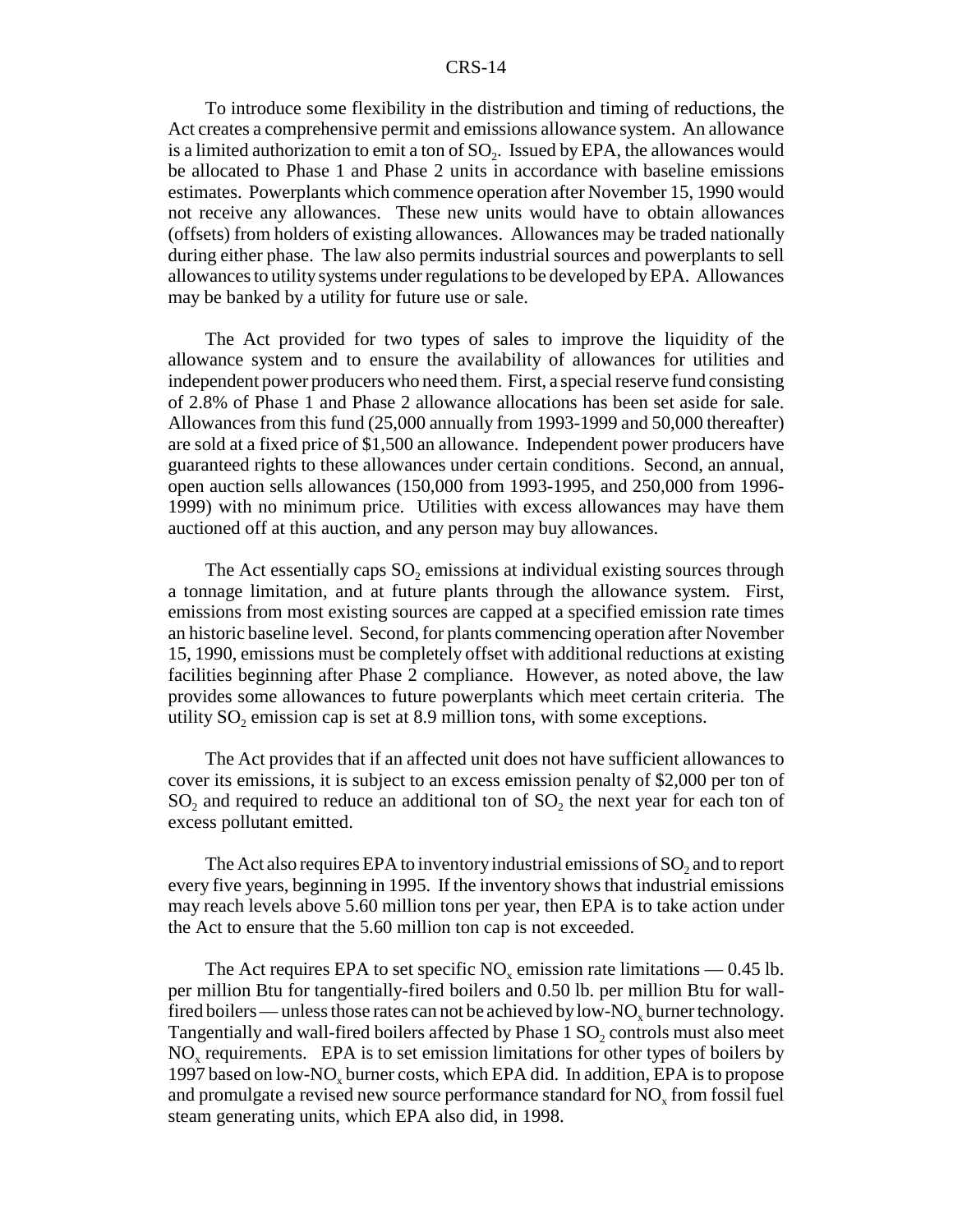## **Permits8**

The Clean Air Act Amendments of 1990 added a Title V to the Act which requires states to administer a comprehensive permit program for the operation of sources emitting air pollutants. These requirements are modeled after similar provisions in the Clean Water Act. Previously, the Clean Air Act contained limited provision for permits, requiring only new or modified major stationary sources to obtain construction permits (under Section 165 of the Act).

Sources subject to the permit requirements generally include major sources that emit or have the potential to emit 100 tons per year of any regulated pollutant, plus stationary and area sources that emit or have potential to emit lesser specified amounts of hazardous air pollutants. However, in nonattainment areas, the permit requirements also include sources which emit as little as 50, 25, or 10 tons per year of VOCs, depending on the severity of the region's nonattainment status (serious, severe, or extreme).

States were required to develop permit programs and to submit those programs for EPA approval by November 15, 1993. EPA had one year to approve or disapprove a state's submission in whole or in part. After the effective date of a state plan, sources had 12 months to submit an actual permit application.

States are to collect annual fees from sources sufficient to cover the "reasonable costs" of administering the permit program, with revenues to be used to support the agency's air pollution control program. The fee must be at least \$25 per ton of regulated pollutants (excluding carbon monoxide). Permitting authorities have discretion not to collect fees on emissions in excess of 4,000 tons per year and may collect other fee amounts, if appropriate.

The permit states how much of which air pollutants a source is allowed to emit. As a part of the permit process, a source must prepare a compliance plan and certify compliance. The term of permits is limited to no more than five years; sources are required to renew permits at that time. State permit authorities must notify contiguous states of permit applications that may affect them; the application and any comments of contiguous states must be forwarded to EPA for review. EPA can veto a permit; however, this authority is essentially limited to major permit changes. EPA review need not include permits which simply codify elements of a state's overall clean air plan, and EPA has discretion to not review permits for small sources. Holding a permit to some extent shields a source from enforcement actions: the Act provides that a source cannot be held in violation if it is complying with explicit requirements addressed in a permit, or if the state finds that certain provisions do not apply to that source.

<sup>&</sup>lt;sup>8</sup> This section of the report was written by Claudia Copeland, Specialist in Environmental Policy.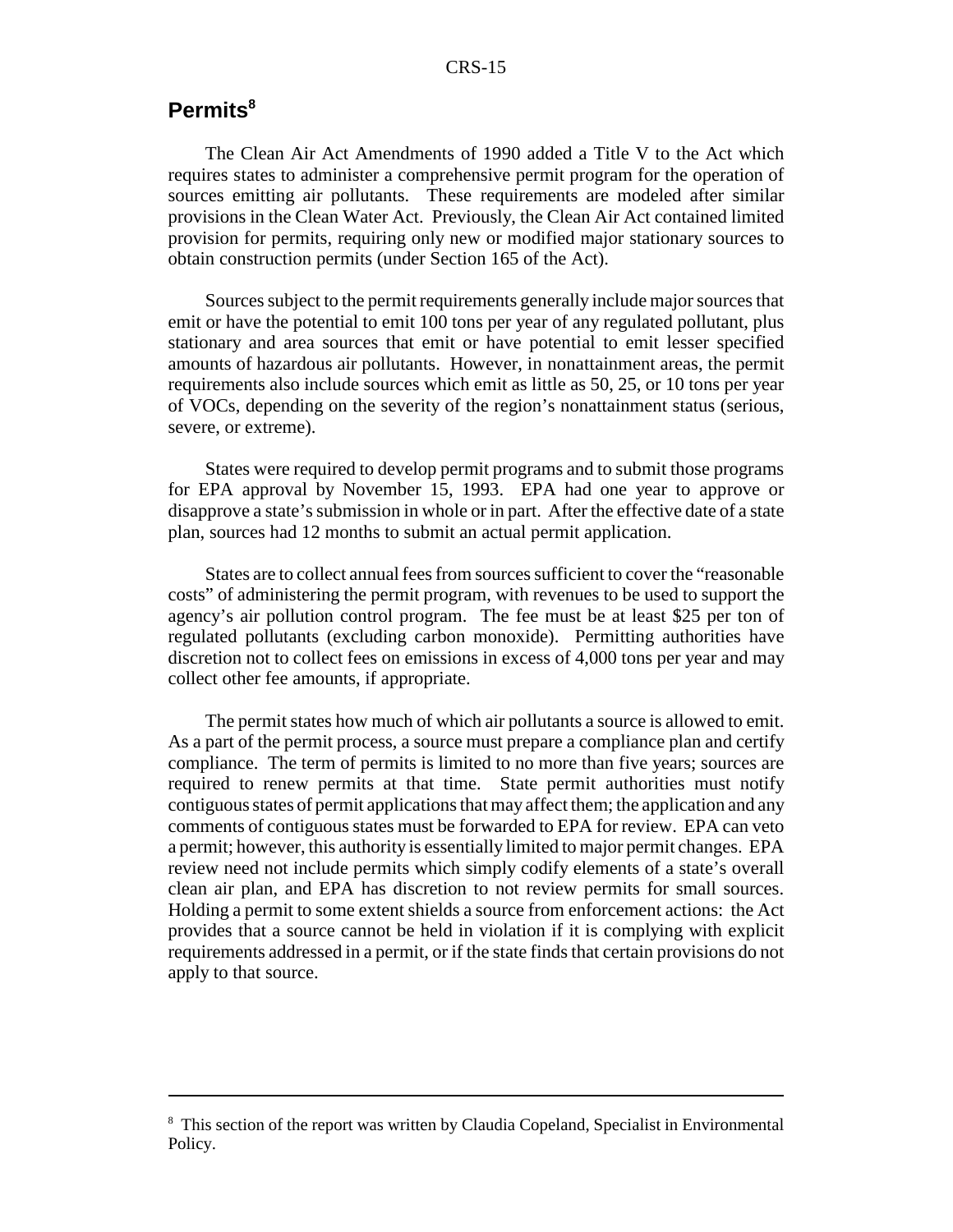## **Enforcement**

Section 113 of the Act, which was also strengthened by the 1990 amendments, covers enforcement. The section establishes federal authority to issue agency and court orders requiring compliance and to impose penalties for violations of Act requirements. Section 114 authorizes EPA to require sources to submit reports, monitor emissions, and certify compliance with the Act's requirements, and authorizes EPA personnel to conduct inspections.

Like most federal environmental statutes, the Clean Air Act is enforced primarily by states or local governments; they issue most permits, monitor compliance, and conduct the majority of inspections. The federal government functions as a backstop, with authority to review state actions. The agency may act independently or may file its own enforcement action in cases where it concludes that a state's response was inadequate.

The Act also provides for citizen suits both against persons (including corporations or government agencies) alleged to have violated emissions standards or permit requirements, and against EPA in cases where the Administrator has failed to perform an action that is not discretionary under the Act. Citizen groups have often used the latter provision to compel the Administrator to promulgate regulations required by the statute.

The 1990 Amendments elevated penalties for some knowing violations from misdemeanors to felonies; removed the ability of a source to avoid an enforcement order or civil penalty by ceasing a violation within 60 days of notice; gave authority to EPA to assess administrative penalties; and authorized \$10,000 awards to persons supplying information leading to convictions under the Act.

## **Stratospheric Ozone Protection9**

Title VI of the 1990 Clean Air Act Amendments represents the United States' primary response on the domestic front to the ozone depletion issue. It also implements the U.S. international responsibilities under the Montreal Protocol on Substances that Deplete the Ozone Layer (and its amendments). Indeed, Section  $606(a)(3)$  provides that the Environmental Protection Agency shall adjust phase-out schedules for ozone-depleting substances in accordance with any future changes in Montreal Protocol schedules. As a result, the phase-out schedules contained in Title VI for various ozone-depleting compounds have now been superseded by subsequent amendments to the Montreal Protocol.

Since passage of Title VI, depleting substances such as CFCs, methyl chloroform, carbon tetrachloride, and halons (referred to as Class 1 substances) have been phased out by industrial countries, including the United States. New uses of hydrochlorofluorocarbons (HCFCs) (called Class 2 substances under Title VI) are banned beginning January 1, 2015, unless the HCFCs are recycled, used as a

<sup>&</sup>lt;sup>9</sup> This section of the report was written by Larry B. Parker, Specialist in Energy and Environmental Policy.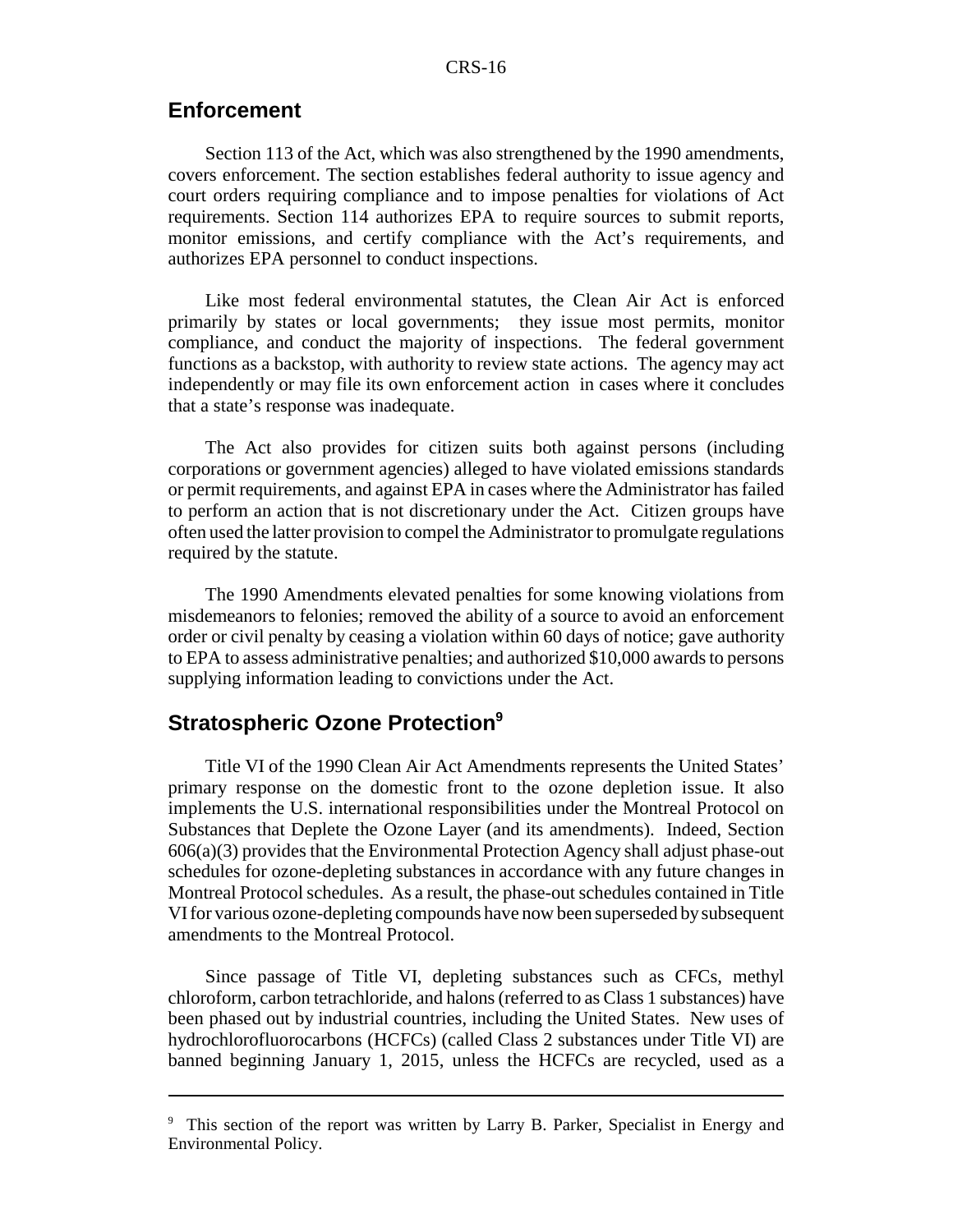#### CRS-17

feedstock, or used as a refrigerant for appliances manufactured prior to January 1, 2020. Production of HCFCs is to be frozen January 1, 2015 and phased out by January 1, 2030. Exemptions consistent with the Montreal Protocol are allowed.

The EPA is required to add any substance with an ozone depletion potential (ODP) of 0.2 or greater to the list of Class 1 substances and set a phase-out schedule of no more than seven years. For example, methyl bromide (ODP estimated by EPA at 0.7) was added to the list in December 1993, requiring its phaseout by January 1, 2001; this decision was altered by Congress in 1998 to harmonize the U.S. methyl bromide phase-out schedule with the 2005 deadline set by the parties to the Montreal Protocol in 1997. Also, EPA is required to add any substance that is known or may be reasonably anticipated to harm the stratosphere to the list of Class 2 substances and set a phase-out schedule of no more than ten years.

Title VI contains several implementing strategies to avoid releases of ozonedepleting chemicals to the atmosphere, including (1) for Class 1 substances used as refrigerant — lowest achievable level of use and emissions, maximum recycling, and safe disposal required by July 1, 1992; (2) for servicing or disposing refrigeration equipment containing Class 1 and 2 substances — venting banned as of July 1, 1992; (3) for motor vehicle air conditioners containing Class 1 or 2 substances — recycling required by January 1, 1992 (smaller shops by January 1, 1993); (4) sale of small containers of class 1 and 2 substances — banned within two years of enactment; and (5) nonessential products — banned within two years of enactment.

## **Selected References**

- U.S. Environmental Protection Agency. Office of Air Quality Planning and Standards. *Air Trends*. Research Triangle Park, NC. Compiled annually, and available at [http://www.epa.gov/airtrends/].
- Martineau, Robert J., Jr. and Novello, David P. (eds.). *The Clean Air Act Handbook*. 2<sup>nd</sup> edition. Chicago: American Bar Association, 2004. 728 p.
- For current issues, see CRS Issue Brief IB10137, *Clean Air Act Issues in the 109th Congress*.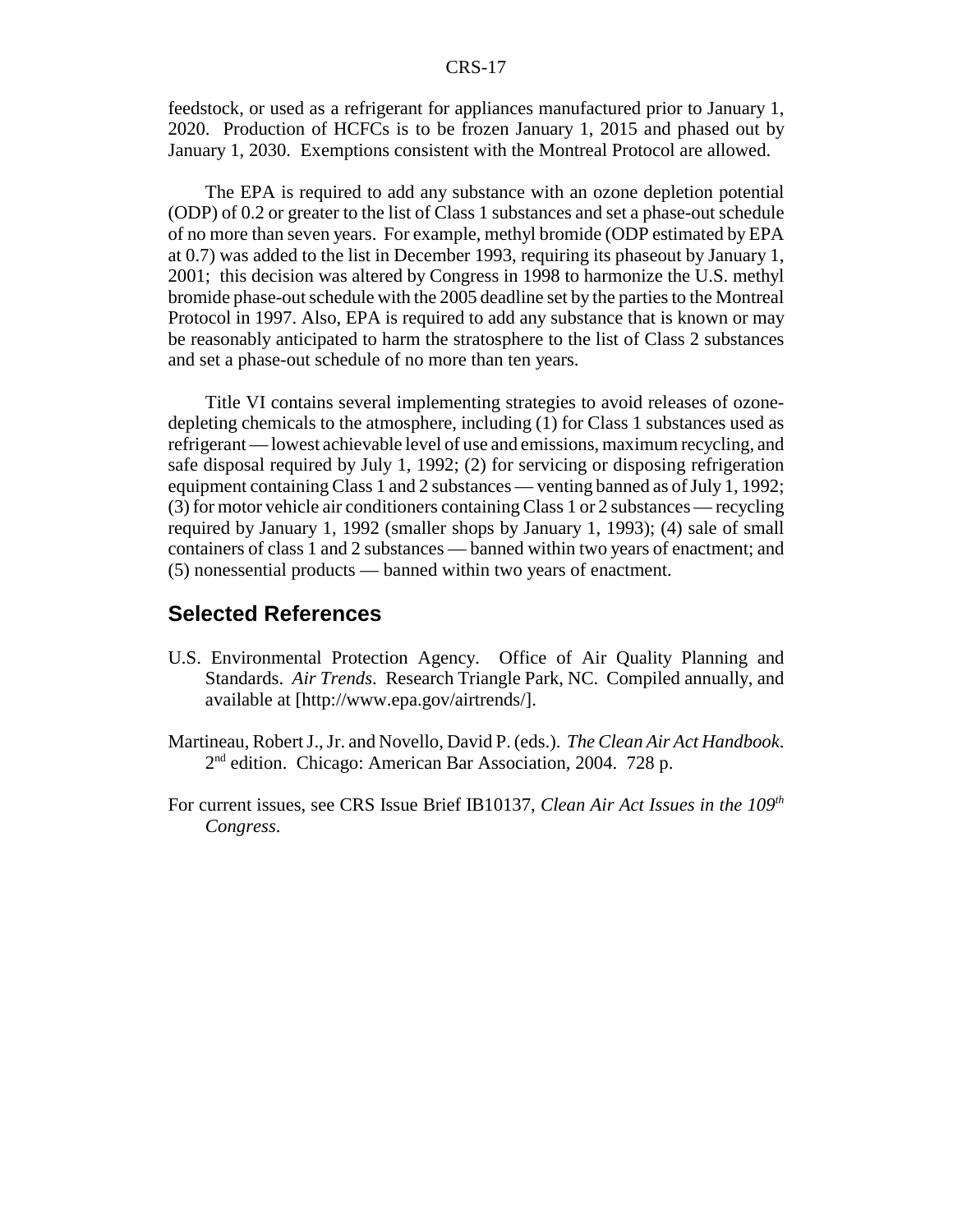## Table 3. Major U.S. Code Sections of the Clean Air Act<sup>10</sup>

(codified generally as 42 U.S.C. 7401-7671)

| 42 U.S.C.      | <b>Section Title</b>                                             | Clean Air Act,<br>as amended |
|----------------|------------------------------------------------------------------|------------------------------|
| Subchapter I - | Programs and Activities                                          |                              |
| Part A -       | Air Quality Emissions and Limitations                            |                              |
| 7401           | Findings, purpose                                                | Sec. 101                     |
| 7402           | Cooperative activities                                           | Sec. 102                     |
| 7403           | Research, investigation, training                                | Sec. 103                     |
| 7404           | Research relating to fuels and vehicles                          | Sec. 104                     |
| 7405           | Grants for air pollution planning and control<br>programs        | Sec. 105                     |
| 7406           | Interstate air quality agencies; program cost<br>limitations     | Sec. 106                     |
| 7407           | Air quality control regions                                      | Sec. 107                     |
| 7408           | Air quality criteria and control techniques                      | Sec. 108                     |
| 7409           | National primary and secondary air quality<br>standards          | Sec. 109                     |
| 7410           | SIPs for national primary and secondary air<br>quality standards | Sec. 110                     |
| 7411           | Standards of performance for new stationary<br>sources           | Sec. 111                     |
| 7412           | Hazardous air pollutants                                         | Sec. 112                     |
| 7413           | Federal enforcement                                              | Sec. 113                     |
| 7414           | Recordkeeping, inspections, monitoring, and<br>entry             | Sec. 114                     |
| 7415           | International air pollution                                      | Sec. 115                     |
| 7416           | Retention of state authority                                     | Sec. 116                     |
| 7417           | Advisory committees                                              | Sec. 117                     |
| 7418           | Control of pollution from federal facilities                     | Sec. 118                     |
| 7419           | Primary nonferrous smelter orders                                | Sec. 119                     |
| 7420           | Noncompliance penalty                                            | Sec. 120                     |
| 7421           | Consultation                                                     | Sec. 121                     |
| 7422           | Listing of certain unregulated pollutants                        | Sec. 122                     |
| 7423           | Stack heights                                                    | Sec. 123                     |
| 7424           | Assurance of adequacy of state plans                             | Sec. 124                     |
| 7425           | Measures to prevent economic<br>disruption/unemployment          | Sec. 125                     |
| 7426           | Interstate pollution abatement                                   | Sec. 126                     |
| 7427           | Public notification                                              | Sec. 127                     |
| 7428           | State boards                                                     | Sec. 128                     |
| 7429           | Solid waste combustion                                           | Sec. 129                     |
| 7430           | <b>Emission factors</b>                                          | Sec. 130                     |
| 7431           | Land use authority                                               | Sec. 131                     |
|                |                                                                  |                              |

<sup>&</sup>lt;sup>10</sup> NOTE: This tables shows only the major U.S. Code sections. For more detail and to determine when a section was added, the reader should consult the official printed version of the U.S. Code.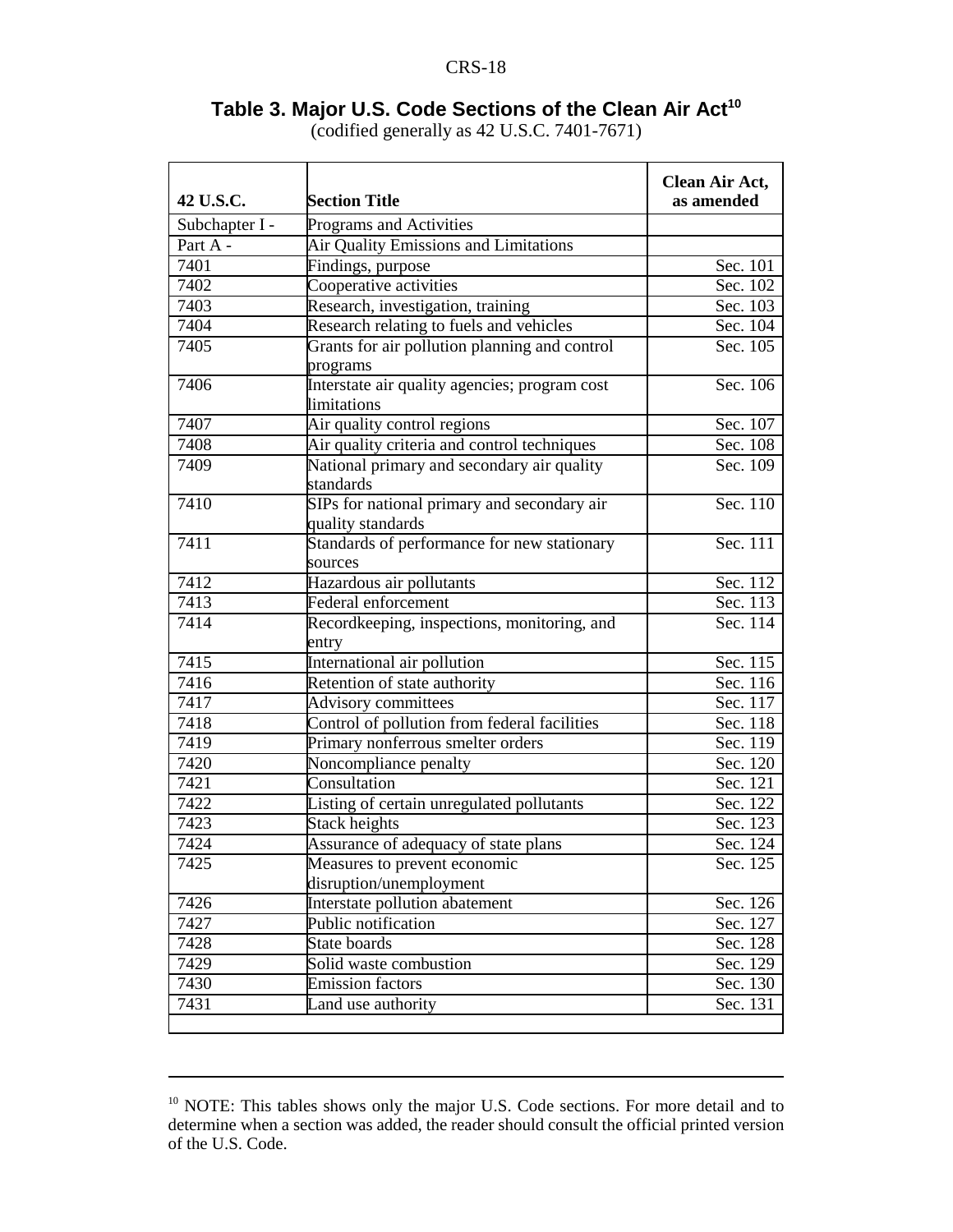| 42 U.S.C.           | <b>Section Title</b>                                                                | Clean Air Act,<br>as amended |
|---------------------|-------------------------------------------------------------------------------------|------------------------------|
|                     | Part B - Ozone Protection (repealed — new provisions related to stratospheric ozone |                              |
|                     | protection are found at 42 U.S.C. 7671 et seq., below)                              |                              |
|                     |                                                                                     |                              |
| Part C -            | Prevention of Significant Deterioration of Air Quality                              |                              |
| Subpart I -         | Clean Air                                                                           |                              |
| 7470                | Congressional declaration of purpose                                                | Sec. 160                     |
| 7471                | Plan requirements                                                                   | Sec. 161                     |
| 7472                | Initial classifications                                                             | Sec. 162                     |
| 7473                | Increments and ceilings                                                             | Sec. 163                     |
| 7474                | Area redesignation                                                                  | Sec. 164                     |
| 7475                | Preconstruction requirements                                                        | Sec. 165                     |
| 7476                | Other pollutants                                                                    | Sec. 166                     |
| 7477                | Enforcement                                                                         | Sec. 167                     |
| 7478                | Period before plan approval                                                         | Sec. 168                     |
| 7479                | <b>Definitions</b>                                                                  | Sec. 169                     |
|                     |                                                                                     |                              |
| Subpart II -        | <b>Visibility Protection</b>                                                        |                              |
| 7491                | Visibility protection for federal class I areas                                     | Sec. 169A                    |
| 7492                | Visibility                                                                          | Sec. 169B                    |
|                     |                                                                                     |                              |
| Part D -            | Plan Requirements for Nonattainment Areas                                           |                              |
| Subpart 1 -         | Nonattainment Areas in General                                                      |                              |
| 7501                | Definitions                                                                         | Sec. 171                     |
| 7502                | Nonattainment plan provisions in general                                            | Sec. 172                     |
| 7503                | Permit requirements                                                                 | Sec. 173                     |
| 7504                | Planning procedures                                                                 | Sec. 174                     |
| 7505                | <b>Environmental Protection Agency grants</b>                                       | Sec. 175                     |
| 7505a               | Maintenance plans                                                                   | Sec. 175A                    |
| 7506                | Limitations on certain federal assistance                                           | Sec. 176                     |
| 7506a               | Interstate transport commissions                                                    | Sec. 176A                    |
| 7507                | New motor vehicle emission standards in                                             | Sec. 177                     |
|                     | nonattainment areas                                                                 |                              |
| 7508                | Guidance documents                                                                  | Sec. 178                     |
| 7509                | Sanctions and consequences of failure to attain                                     | Sec. 179                     |
| 7509a               | International border areas                                                          | Sec. 179B                    |
|                     |                                                                                     |                              |
| Subpart 2 -         | <b>Additional Provisions for Ozone Nonattainment Areas</b>                          |                              |
| 7511                | <b>Classifications and attainment dates</b>                                         | Sec. 181                     |
| 7511a               | Plan submissions and requirements                                                   | Sec. 182                     |
| 7511b               | Federal ozone measures                                                              | Sec. 183                     |
| 7511c               | Control of interstate ozone air pollution                                           | Sec. 184                     |
| 7511d               | Enforcement for Severe and Extreme ozone                                            | Sec. 185                     |
|                     | nonattainment areas for failure to attain                                           |                              |
| 7511e               | <b>Transitional</b> areas                                                           | Sec. 185A                    |
| 7511f               | $NOx$ and VOC study                                                                 | Sec. 185B                    |
|                     | Additional Provisions for Carbon Monoxide Nonattainment Areas                       |                              |
| Subpart 3 -<br>7512 | Classification and attainment dates                                                 |                              |
|                     |                                                                                     | Sec. 186                     |
| 7512a               | Plan submissions and requirements                                                   | Sec. 187                     |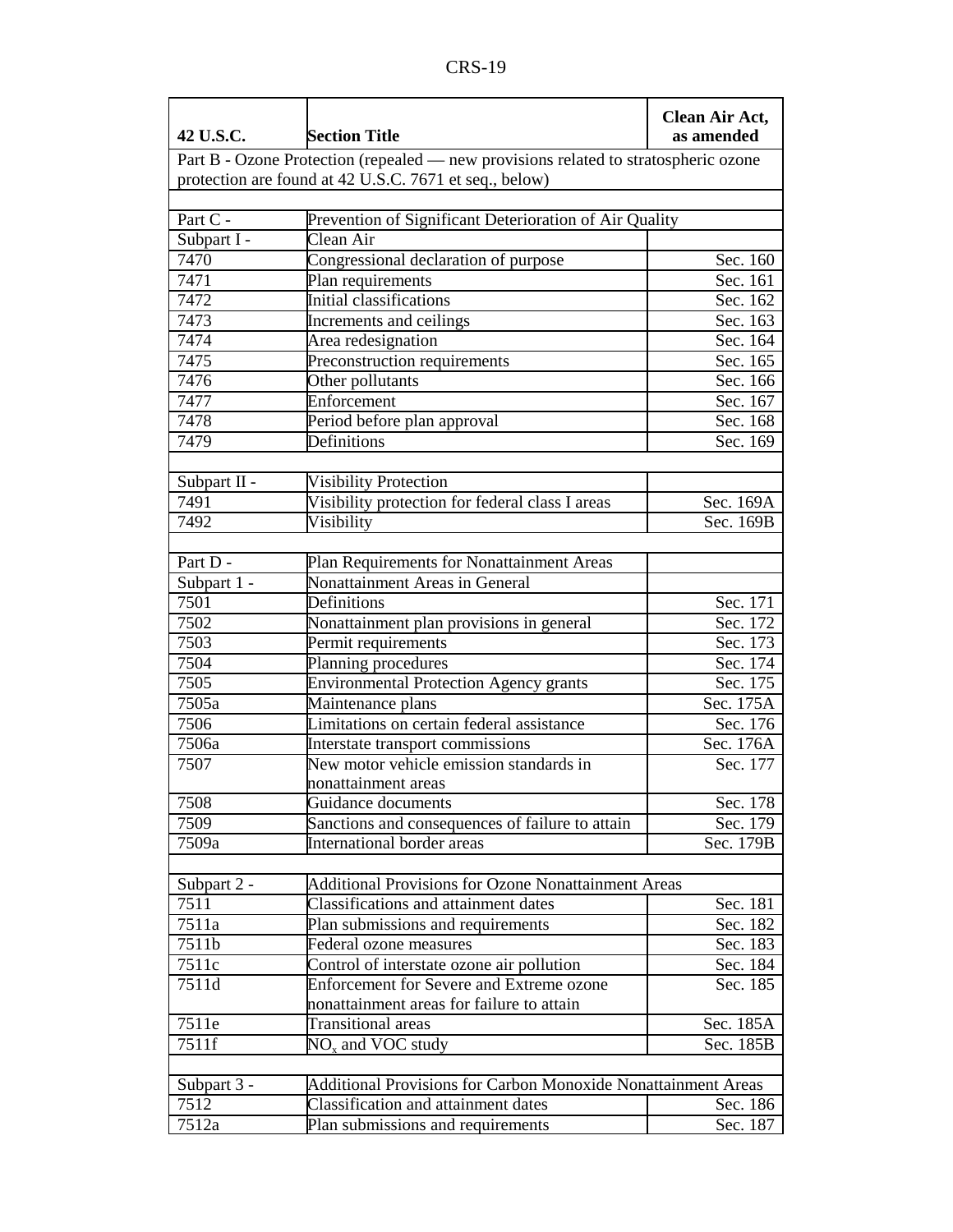| 42 U.S.C.           | Clean Air Act,<br>as amended                                                                             |          |
|---------------------|----------------------------------------------------------------------------------------------------------|----------|
|                     |                                                                                                          |          |
| Subpart 4 -<br>7513 | Additional Provisions for Particulate Matter Nonattainment Areas<br>Classifications and attainment dates | Sec. 188 |
| 7513a               |                                                                                                          | Sec. 189 |
|                     | Plan provisions and schedules for plan<br>submissions                                                    |          |
| 7513b               | <b>Issuance of RACM and BACM guidance</b>                                                                | Sec. 190 |
|                     |                                                                                                          |          |
| Subpart 5 -         | Additional Provisions for Areas Designated Nonattainment for<br>Sulfur Oxides, Nitrogen Dioxide, or Lead |          |
| 7514                | Plan submission deadlines                                                                                | Sec. 191 |
| 7514a               | <b>Attainment</b> dates                                                                                  | Sec. 192 |
|                     |                                                                                                          |          |
| Subpart 6 -         | <b>Savings Provisions</b>                                                                                |          |
| 7515                | General savings clause                                                                                   | Sec. 193 |
|                     |                                                                                                          |          |
| Subchapter II -     | <b>Emission Standards for Moving Sources</b>                                                             |          |
| Part A -            | Motor Vehicle Emission and Fuel Standards                                                                |          |
| 7521                | Emission standards for new motor vehicles or                                                             | Sec. 202 |
|                     | engines                                                                                                  |          |
| 7522                | <b>Prohibited</b> acts                                                                                   | Sec. 203 |
| 7523                | Actions to restrain violations                                                                           | Sec. 204 |
| 7524                | Civil penalties                                                                                          | Sec. 205 |
| 7525                | Motor vehicle and engines testing and<br>certification                                                   | Sec. 206 |
| 7541                | Compliance by vehicles and engines in actual<br>use                                                      | Sec. 207 |
| 7542                | Information collection                                                                                   | Sec. 208 |
| 7543                | State standards                                                                                          | Sec. 209 |
| 7544                | State grants                                                                                             | Sec. 210 |
| 7545                | <b>Regulation of fuels</b>                                                                               | Sec. 211 |
| 7547                | Nonroad engines and vehicles                                                                             | Sec. 213 |
| 7548                | Study of particulate emissions from motor<br>vehicles                                                    | Sec. 214 |
| 7549                | High altitude performance adjustments                                                                    | Sec. 215 |
| 7550                | Definitions                                                                                              | Sec. 216 |
| 7551                | Study and report on fuel consumption of<br>CAAA of 1977                                                  | Sec. 203 |
| 7552                | Motor vehicle compliance program fees                                                                    | Sec. 217 |
| 7553                | Prohibition on production of engines requiring<br>leaded gasoline                                        | Sec. 218 |
| 7554                | Urban bus standards                                                                                      | Sec. 219 |
|                     |                                                                                                          |          |
| Part B -            | <b>Aircraft Emissions Standards</b>                                                                      |          |
| 7571                | <b>Establishment of standards</b>                                                                        | Sec. 231 |
| 7572                | <b>Enforcement of standards</b>                                                                          | Sec. 232 |
| 7573                | State standards and controls                                                                             | Sec. 233 |
| 7574                | Definitions                                                                                              | Sec. 234 |
|                     |                                                                                                          |          |
| Part C -            | <b>Clean Fuel Vehicles</b>                                                                               |          |
| 7581                | Definitions                                                                                              | Sec. 241 |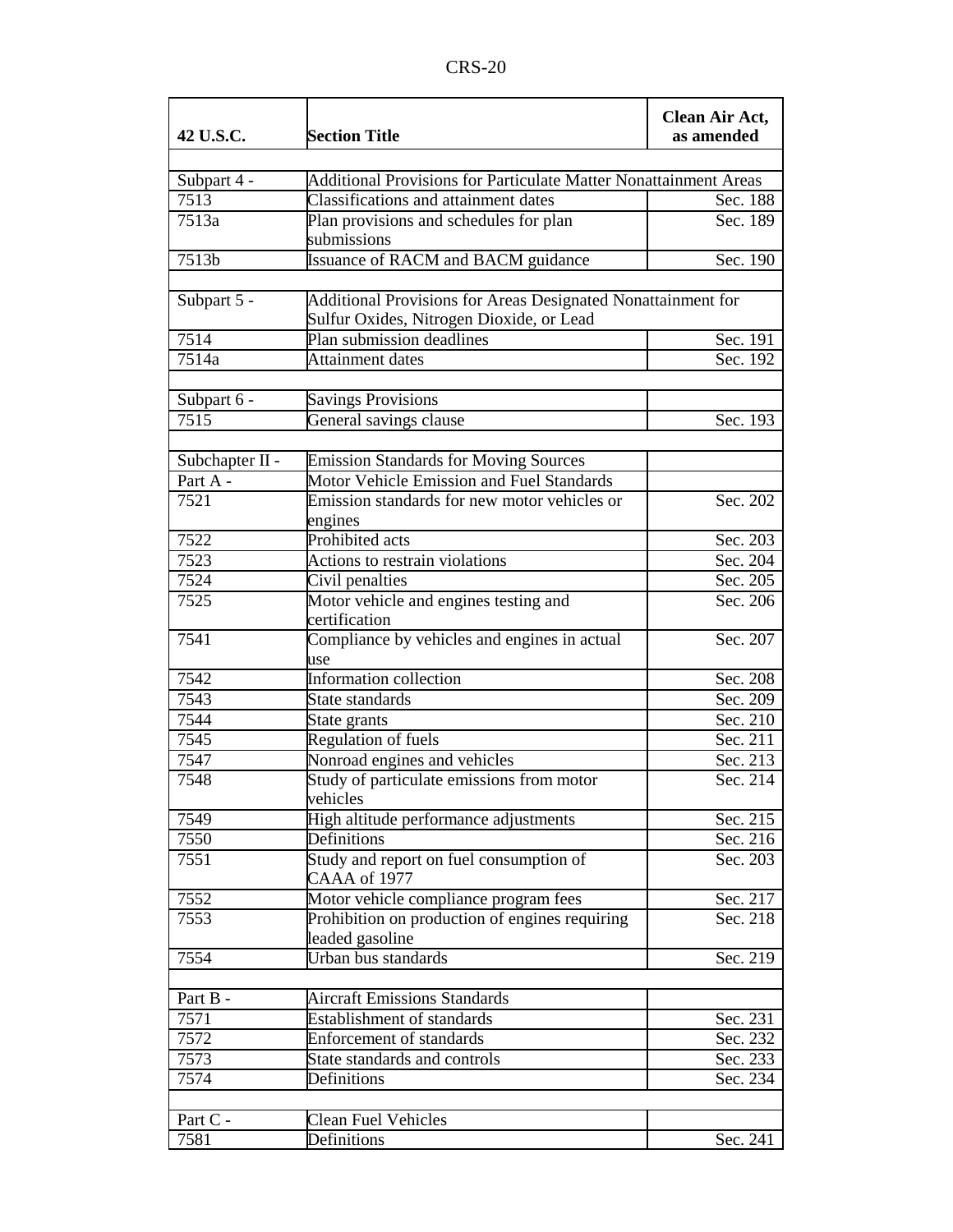| 42 U.S.C.        | <b>Section Title</b>                                                                           | Clean Air Act,<br>as amended |
|------------------|------------------------------------------------------------------------------------------------|------------------------------|
| 7582             |                                                                                                |                              |
| 7583             | Requirements applicable to clean-fuel vehicles<br>Standards for light-duty clean-fuel vehicles | Sec. 242<br>Sec. 243         |
| 7584             | Administration and enforcement as per                                                          | Sec. 244                     |
|                  | California standards                                                                           |                              |
| 7585             | Standards for heavy-duty clean-fuel vehicles                                                   | Sec. 245                     |
| 7586             | Centrally fueled fleets                                                                        | Sec. 246                     |
| 7587             | Vehicle conversions                                                                            | Sec. 247                     |
| 7588             | Federal agency fleets                                                                          | Sec. 248                     |
| 7589             | California pilot test program                                                                  | Sec. 249                     |
| 7590             | General provisions                                                                             | Sec. 250                     |
|                  |                                                                                                |                              |
| Subchapter III - | <b>General Provisions</b>                                                                      |                              |
| 7601             | Administration                                                                                 | Sec. 301                     |
| 7602             | Definitions                                                                                    | Sec. 302                     |
| 7603             | <b>Emergency powers</b>                                                                        | Sec. 303                     |
| 7604             | Citizen suits                                                                                  | Sec. 304                     |
| 7605             | Representation in litigation                                                                   | Sec. 305                     |
| 7606             | Federal procurement                                                                            | Sec. 306                     |
| 7607             | Administrative proceedings and judicial review                                                 | Sec. 307                     |
| 7608             | <b>Mandatory licensing</b>                                                                     | Sec. 308                     |
| 7609             | Policy review                                                                                  | Sec. 309                     |
| 7610             | Other authority                                                                                | Sec. 310                     |
| 7611             | Records and audits                                                                             | Sec. 311                     |
| 7612             | Economic impact analyses                                                                       | Sec. 312                     |
| 7614             | Labor standards                                                                                | Sec. 314                     |
| 7615             | Separability                                                                                   | Sec. 315                     |
| 7616             | Sewage treatment plants                                                                        | Sec. 316                     |
| 7617             | Economic impact assessment                                                                     | Sec. 317                     |
| 7619             | Air quality monitoring                                                                         | Sec. 319                     |
| 7620             | Standardized air quality modeling                                                              | Sec. 320                     |
| 7621             | <b>Employment effects</b>                                                                      | Sec. 321                     |
| 7622             | <b>Employee protection</b>                                                                     | Sec. 322                     |
| 7624             | Cost of vapor recovery equipment                                                               | Sec. 323                     |
| 7625             | Vapor recovery for small business marketers of                                                 | Sec. 324                     |
|                  | petroleum products                                                                             |                              |
| 7625-1           | Exemptions for certain territories                                                             | Sec. 325                     |
| 7625a            | Statutory construction                                                                         | Sec. 326                     |
| 7626             | Authorization of appropriations                                                                | Sec. 327                     |
| 7627             | Air pollution from Outer Continental Shelf<br>activities                                       | Sec. 328                     |
|                  |                                                                                                |                              |
| Subchapter IV-A  | <b>Acid Deposition Control</b>                                                                 |                              |
| 7651             | Findings and purposes                                                                          | Sec. 401                     |
| 7651a            | Definitions                                                                                    | Sec. 402                     |
| 7651b            | Sulfur dioxide allowance program for existing                                                  | Sec. 403                     |
|                  | and new units                                                                                  |                              |
| 7651c            | Phase I sulfur dioxide requirements                                                            | Sec. 404                     |
| 7651d            | Phase II sulfur dioxide requirements                                                           | Sec. 405                     |
| 7651e            | Allowances for states with emissions rates at or                                               | Sec. 406                     |
|                  | below 0.80 lbs./mmBtu                                                                          |                              |